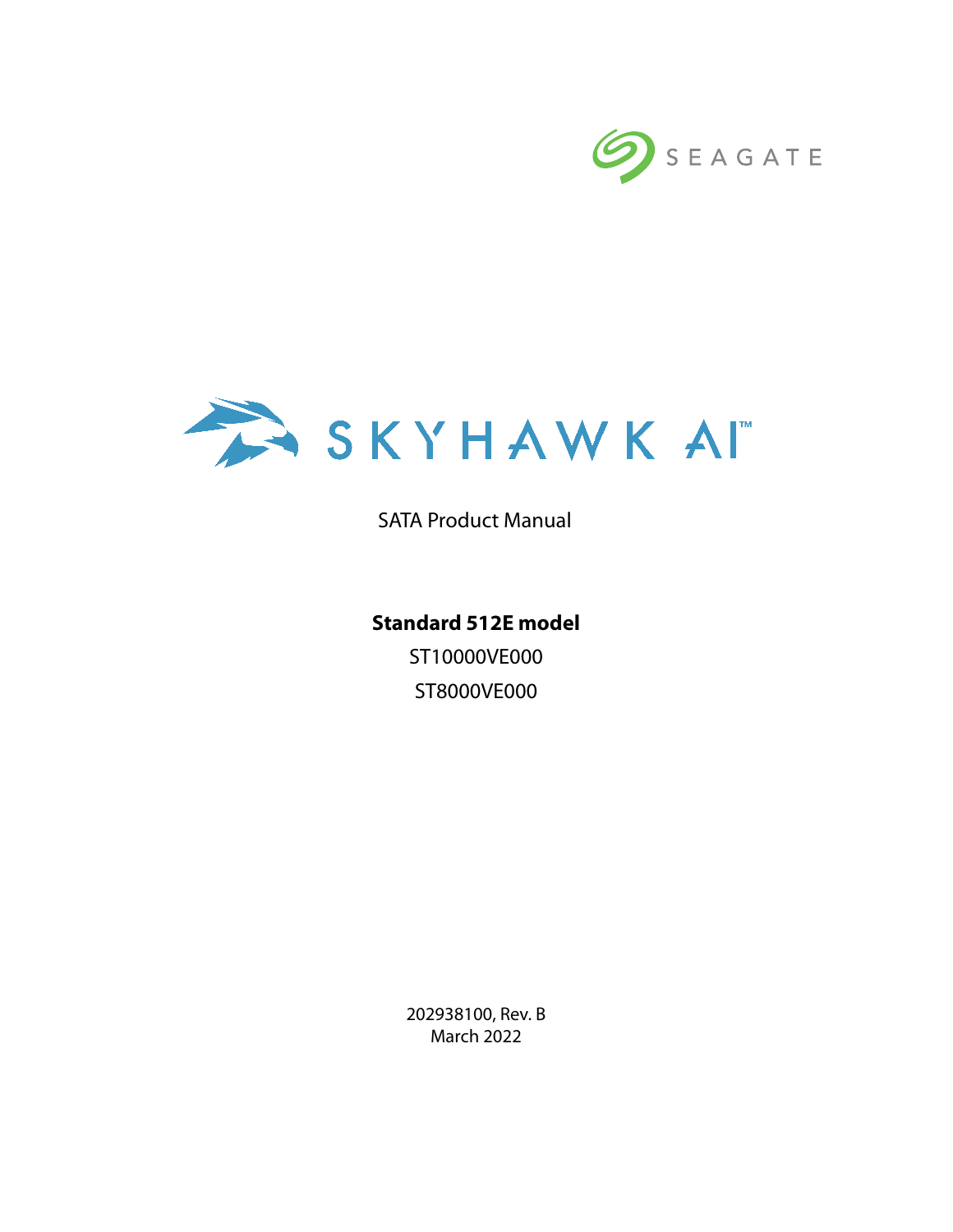# **Document Revision History**

| <b>Revision</b> | <b>Date</b> | Pages affected and Description of changes                                         |  |
|-----------------|-------------|-----------------------------------------------------------------------------------|--|
| Rev. A          | 08/27/2021  | Initial release.                                                                  |  |
| Rev. B          | 03/21/2022  | fc: New Logo<br>6 & 19: Revised weights<br>7 & 16: Updated L/UL cycles to 600,000 |  |

#### **© 2022 Seagate Technology LLC. All rights reserved.**

Publication number: 202938100, Rev. B March 2022

No part of this publication may be reproduced in any form without written permission of Seagate Technology LLC.

Call 877-PUB-TEK1 (877-782-8351) to request permission.

When referring to drive capacity, one gigabyte, or GB, equals one billion bytes and one terabyte, or TB, equals one trillion bytes. Your computer's operating system may use a different standard of measurement and report a lower capacity. In addition, some of the listed capacity is used for formatting and other functions, and thus will not be available for data storage. Actual quantities will vary based on various factors, including file size, file format, features and application software. Actual data rates may vary depending on operating environment and other factors. The export or re-export of hardware or software containing encryption may be regulated by the U.S. Department of Commerce, Bureau of Industry and Security (for more information, visit [www.bis.doc.gov](http://www.bis.doc.gov)), and controlled for import and use outside of the U.S. Seagate reserves the right to change, without notice, product offerings or specifications.

Seagate, Seagate Technology and the Spiral logo are registered trademarks of Seagate Technology LLC in the United States and/or other countries. SkyHawk AI, PowerChoice and SeaTools are either trademarks or registered trademarks of Seagate Technology LLC or one of its affiliated companies in the United States and/or other countries. The FIPS logo is a certification mark of NIST, which does not imply product endorsement by NIST, the U.S., or Canadian governments. All other trademarks or registered trademarks are the property of their respective owners.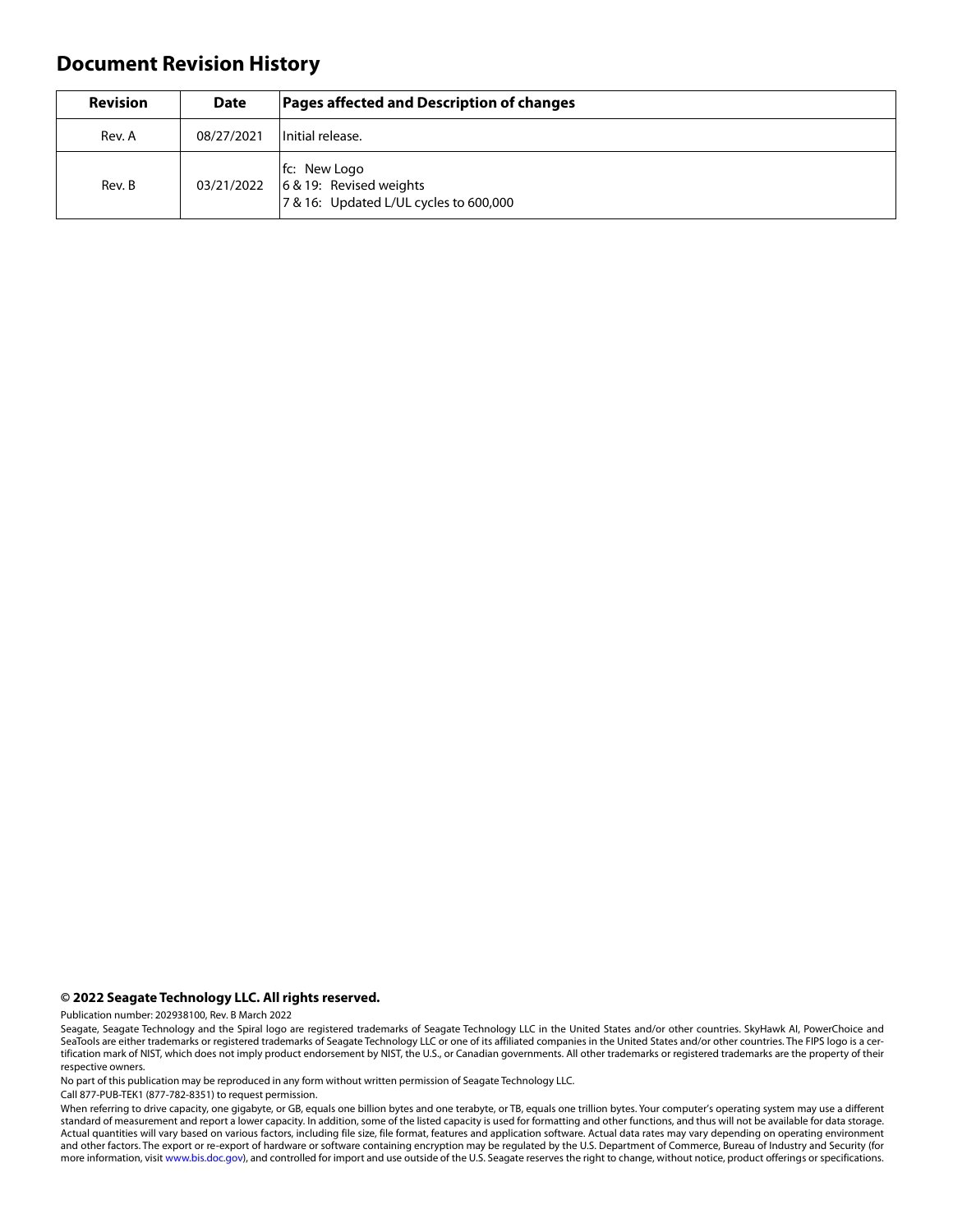# Contents

| 1.0 |      |        |                                                                         |
|-----|------|--------|-------------------------------------------------------------------------|
|     |      |        |                                                                         |
|     | 1.1  |        |                                                                         |
| 2.0 |      |        |                                                                         |
|     | 2.1  |        |                                                                         |
|     | 2.2  |        |                                                                         |
|     |      | 2.2.1  |                                                                         |
|     | 2.3  |        |                                                                         |
|     | 2.4  |        |                                                                         |
|     | 2.5  |        |                                                                         |
|     |      | 2.5.1  |                                                                         |
|     |      | 2.5.2  |                                                                         |
|     |      | 2.5.3  |                                                                         |
|     |      | 2.5.4  |                                                                         |
|     | 2.6  |        |                                                                         |
|     |      | 2.6.1  |                                                                         |
|     |      | 2.6.2  |                                                                         |
|     |      | 2.6.3  |                                                                         |
|     |      | 2.6.4  |                                                                         |
|     | 2.7  |        |                                                                         |
|     | 2.8  |        |                                                                         |
|     | 2.9  |        |                                                                         |
|     | 2.10 |        |                                                                         |
|     |      | 2.10.1 | Annualized Failure Rate (AFR) and Mean Time Between Failures (MTBF)  16 |
|     | 2.11 |        |                                                                         |
|     |      | 2.11.1 |                                                                         |
|     | 2.12 |        |                                                                         |
|     | 2.13 |        |                                                                         |
|     | 2.14 |        |                                                                         |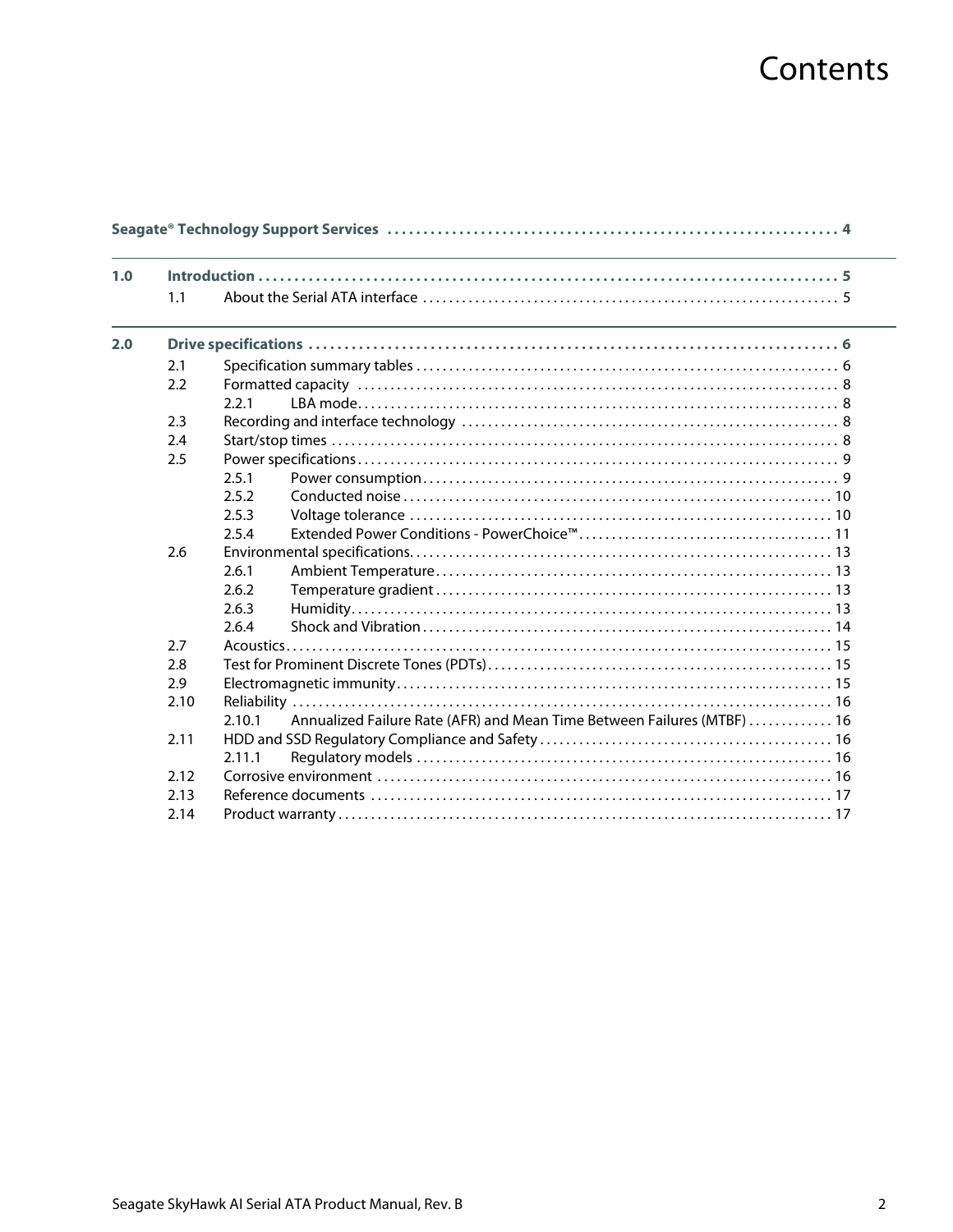# **Contents**

| 3.0 |     |       |  |
|-----|-----|-------|--|
|     | 3.1 |       |  |
|     | 3.2 |       |  |
|     | 3.3 |       |  |
|     | 3.4 |       |  |
|     |     | 3.4.1 |  |
|     |     |       |  |
|     |     |       |  |
| 4.0 |     |       |  |
|     | 4.1 |       |  |
|     | 4.2 |       |  |
|     | 4.3 |       |  |
|     |     | 4.3.1 |  |
|     |     | 432   |  |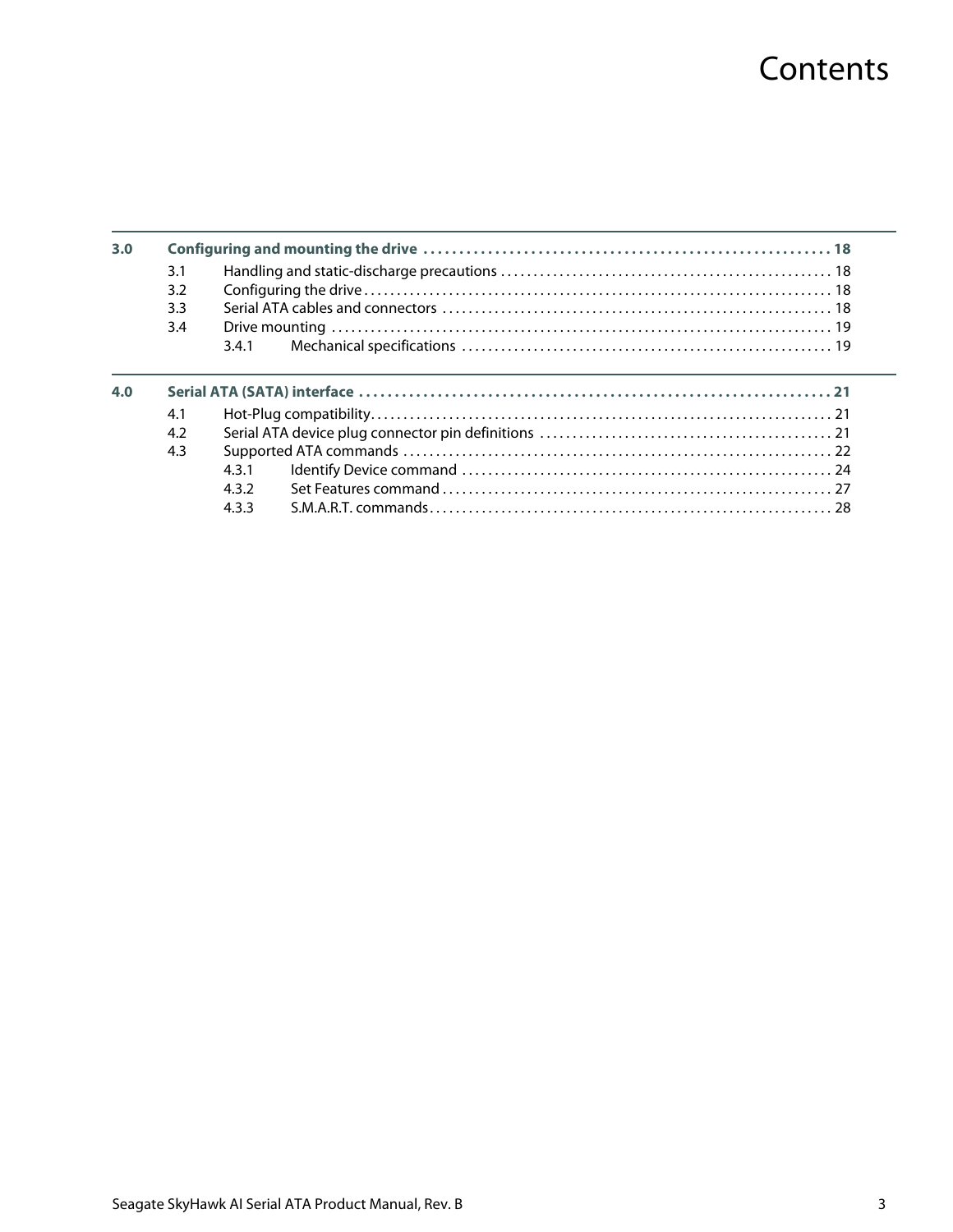# Seagate® Technology Support Services

<span id="page-4-0"></span>For Seagate Product Support, visit: [www.seagate.com/support](https://www.seagate.com/support) For Seagate Compliance, Safety, and Disposal, visit: [www.seagate.com/support](https://www.seagate.com/support) [For Firmware Download and Tools Download for Secure Erase, visit:](https://www.seagate.com/support/downloads/) www.seagate.com/support/downloads/ For information regarding online support and services, visit: [www.seagate.com/contacts/](http://www.seagate.com/contacts/) [For information regarding Warranty Support, visit: w](http://www.seagate.com/support/warranty-and-replacements/)ww.seagate.com/support/warranty-and-replacements/ For information regarding data recovery services, visit: [www.seagate.com/services-software/recover/resources/](http://www.seagate.com/services-software/recover/resources/) [For Seagate OEM and Distribution partner and Seagate reseller portal, visit:](http://www.seagate.com/partners) www.seagate.com/partners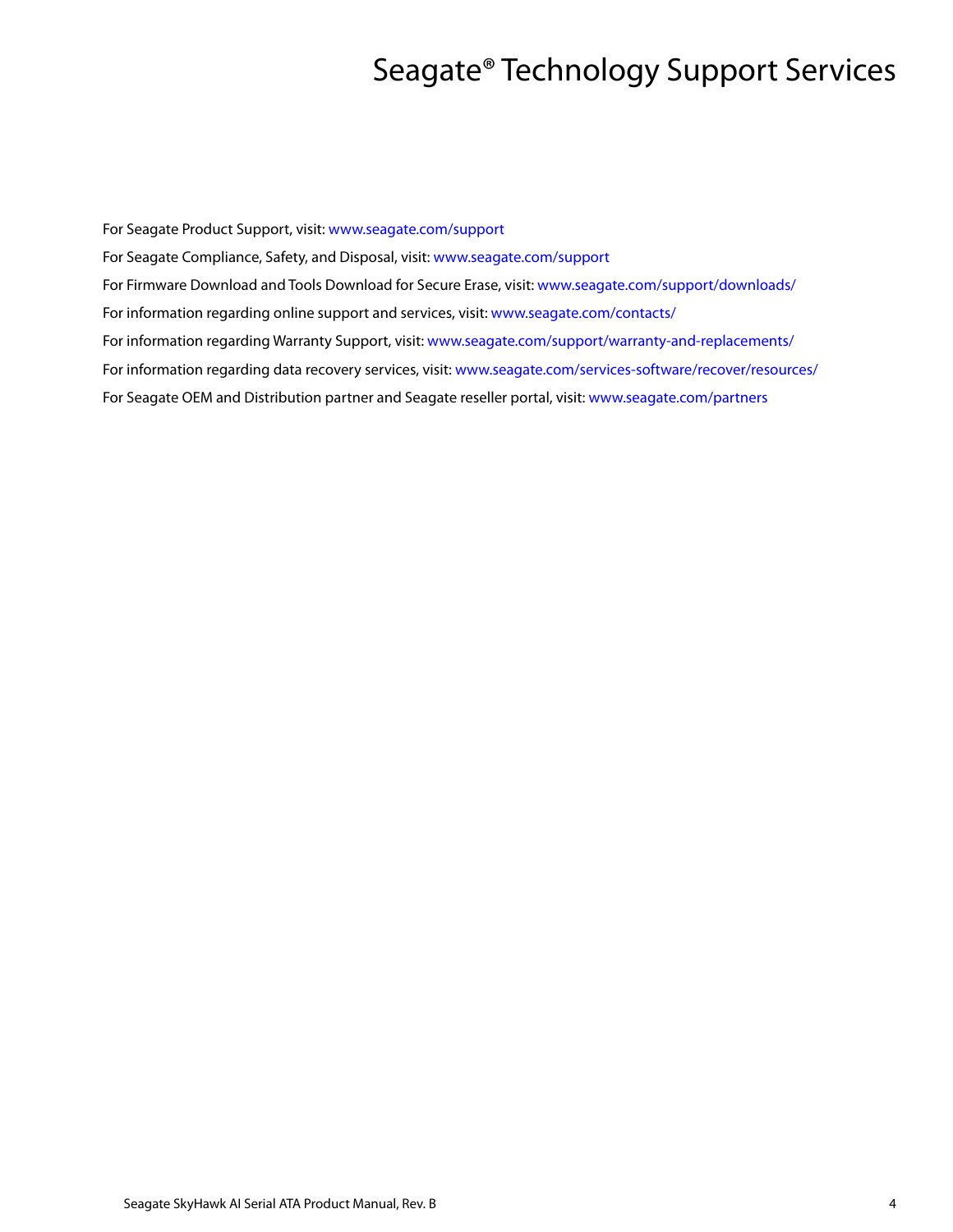# <span id="page-5-0"></span>**1.0 Introduction**

This manual describes the functional, mechanical and interface specifications for the following: Seagate® SkyHawk® AI Serial ATA model drives::

| <b>5xxE Standard models</b> |  |  |
|-----------------------------|--|--|
| ST10000VF000                |  |  |
| ST8000VF000                 |  |  |

These drives provide the following key features:

- 7200 RPM spindle speed.
- Full-track multiple-sector transfer capability without local processor intervention.
- High instantaneous (burst) data-transfer rates (up to 600MB per second).
- Native Command Queuing with command ordering to increase performance in demanding applications.
- Perpendicular recording technology provides the drives with increased areal density.
- PowerChoice™ for selectable power savings
- SeaTools™ diagnostic software performs a drive self-test that eliminates unnecessary drive returns.
- State-of-the-art cache and on-the-fly error-correction algorithms.
- Support for S.M.A.R.T. drive monitoring and reporting.
- Supports latching SATA cables and connectors.
- Tarnish-resistant components to help protect drive from environmental elements, increasing field reliability.
- Worldwide Name (WWN) capability uniquely identifies the drive.

**Note** Seagate recommends validating the configuration with the selected HBA/ RAID controller manufacturer to ensure use of full capacity is supported.

# <span id="page-5-1"></span>**1.1 About the Serial ATA interface**

The Serial ATA interface provides several advantages over the traditional (parallel) ATA interface. The primary advantages include:

- Easy installation and configuration with true plug-and-play connectivity. It is not necessary to set any jumpers or other configuration options.
- Thinner and more flexible cabling for improved enclosure airflow and ease of installation.
- Scalability to higher performance levels.

In addition, Serial ATA makes the transition from parallel ATA easy by providing legacy software support. Serial ATA was designed to allow users to install a Serial ATA host adapter and Serial ATA disk drive in the current system and expect all of the existing applications to work as normal.

The Serial ATA interface connects each disk drive in a point-to-point configuration with the Serial ATA host adapter. There is no master/slave relationship with Serial ATA devices like there is with parallel ATA. If two drives are attached on one Serial ATA host adapter, the host operating system views the two devices as if they were both "masters" on two separate ports. This essentially means both drives behave as if they are Device 0 (master) devices.

| <b>Note</b> | The host adapter may, optionally, emulate a master/slave environment to host software where two<br>devices on separate Serial ATA ports are represented to host software as a Device 0 (master) and<br>Device 1 (slave) accessed at the same set of host bus addresses. A host adapter that emulates a master / l<br>slave environment manages two sets of shadow registers. This is not a typical Serial ATA environment. |
|-------------|----------------------------------------------------------------------------------------------------------------------------------------------------------------------------------------------------------------------------------------------------------------------------------------------------------------------------------------------------------------------------------------------------------------------------|
|-------------|----------------------------------------------------------------------------------------------------------------------------------------------------------------------------------------------------------------------------------------------------------------------------------------------------------------------------------------------------------------------------------------------------------------------------|

The Serial ATA host adapter and drive share the function of emulating parallel ATA device behavior to provide backward compatibility with existing host systems and software. The Command and Control Block registers, PIO and DMA data transfers, resets, and interrupts are all emulated.

The Serial ATA host adapter contains a set of registers that shadow the contents of the traditional device registers, referred to as the Shadow Register Block. All Serial ATA devices behave like Device 0 devices. For additional information about how Serial ATA emulates parallel ATA, refer to the "Serial ATA: High Speed Serialized AT Attachment" specification. The specification can be downloaded from [www.serialata.or](http://www.serialata.org)g.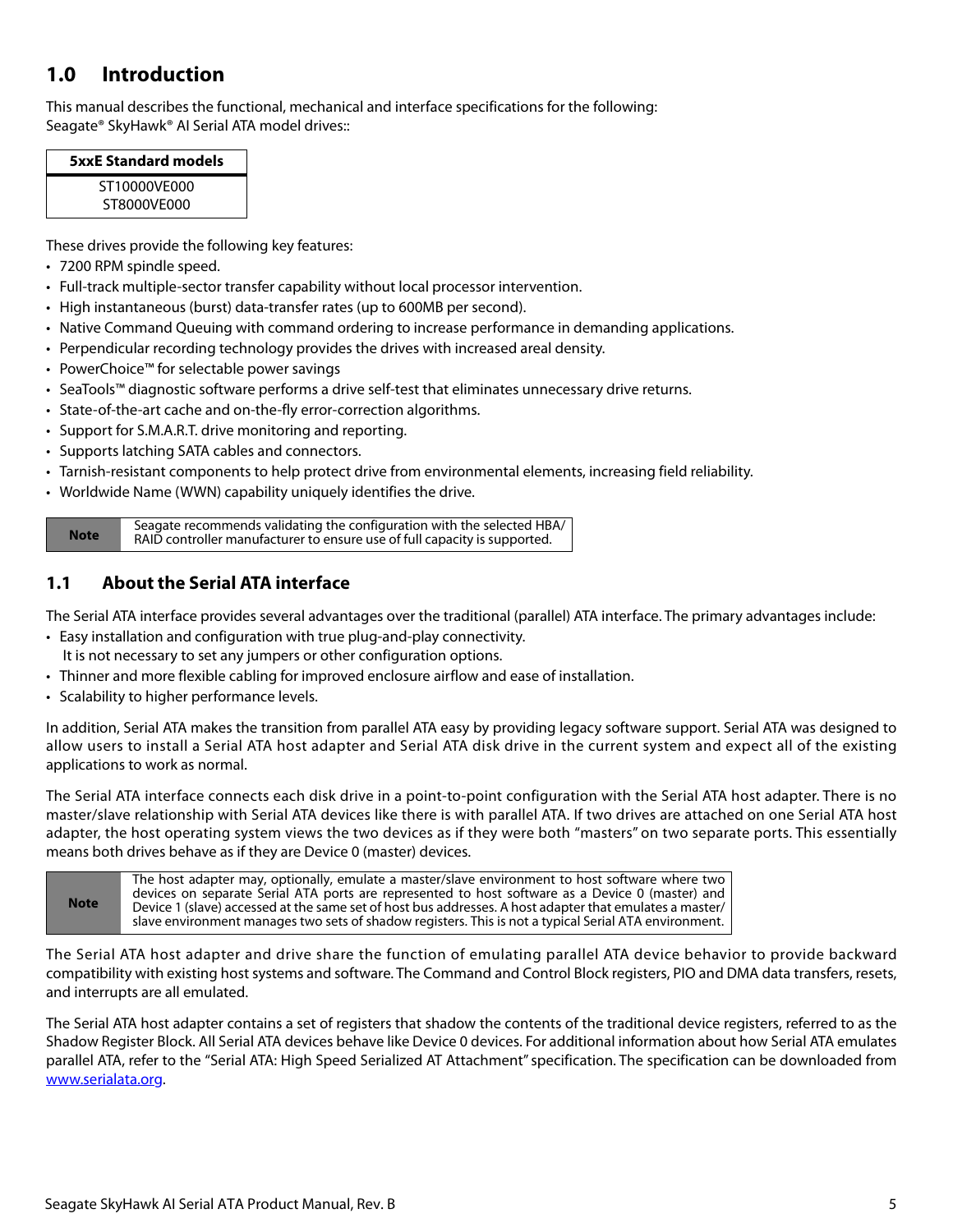# <span id="page-6-0"></span>**2.0 Drive specifications**

Unless otherwise noted, all specifications are measured under ambient conditions, at 25°C, and nominal power. For convenience, the phrases the drive and this drive are used throughout this manual to indicate the following drive models:

| <b>5xxE Standard models</b> |  |  |
|-----------------------------|--|--|
| ST10000VF000                |  |  |
| ST8000VF000                 |  |  |

# <span id="page-6-1"></span>**2.1 Specification summary tables**

The specifications listed in the following tables are for quick reference. For details on specification measurement or definition, see the appropriate section of this manual.

### *Table 1 Drive specifications summary*

| <b>Drive specification</b>                    | ST10000VE000                                                    | ST8000VE000                                                         |  |
|-----------------------------------------------|-----------------------------------------------------------------|---------------------------------------------------------------------|--|
| Formatted (512 bytes/sector) <sup>#</sup>     | 10TB                                                            | 8TB                                                                 |  |
| <b>Guaranteed sectors</b>                     | (see Section 2.2)                                               |                                                                     |  |
| Heads                                         | 10<br>8                                                         |                                                                     |  |
| <b>Discs</b>                                  | 5                                                               | 4                                                                   |  |
| Bytes per logical sector                      | 512                                                             |                                                                     |  |
| Bytes per physical sector                     | 4096                                                            |                                                                     |  |
| Recording density, KBPI (Kb/in max)           |                                                                 | 2499                                                                |  |
| Track density, KTPI (ktracks/in, 0 skew)      |                                                                 | 487                                                                 |  |
| Areal density, $(Gb/in^2, @ 0$ skew mid-disk) |                                                                 | 1215                                                                |  |
| Spindle speed (RPM)                           |                                                                 | 7200                                                                |  |
| Internal data transfer rate (Mb/s max)        |                                                                 | 2169                                                                |  |
| Sustained data transfer rate OD (MiB/s max)   |                                                                 | 238 (250MB/s max)                                                   |  |
| I/O data-transfer rate (MB/s max)             |                                                                 | 600                                                                 |  |
| ATA data-transfer modes supported             | PIO modes 0-4<br>Multiword DMA modes 0-2<br>Ultra DMA modes 0-6 |                                                                     |  |
| Cache buffer                                  | 256MB (262,144KB)                                               |                                                                     |  |
| Weight: (maximum)                             | 740g (1.631 lb)                                                 |                                                                     |  |
| Average latency                               | 4.16ms                                                          |                                                                     |  |
| Power-on to ready (sec) (typ/max)**           | 23/30                                                           |                                                                     |  |
| Standby to ready (sec) (typ/max)              | 23/30                                                           |                                                                     |  |
| Startup current (typical) 12V (peak)          | 2.0A                                                            |                                                                     |  |
| Voltage tolerance (including noise)           | 5V ±5%<br>$12V \pm 10%$                                         |                                                                     |  |
| Operating ambient temperature (min) #         | 0°C                                                             |                                                                     |  |
| Operating temperature (drive reported max)    | $65^{\circ}$ C <sup>t</sup>                                     |                                                                     |  |
| Non-Operating temperature                     | -40° to 70°C (Ambient Temperature, see sections 2.6.1 and 2.10) |                                                                     |  |
| Temperature gradient (°C per hour max)        | 20°C (operating)<br>20°C (nonoperating)                         |                                                                     |  |
| Relative humidity*                            | 5% to 95% (operating)<br>5% to 95% (nonoperating)               |                                                                     |  |
| Relative humidity gradient                    | 20% per hour max                                                |                                                                     |  |
| Altitude, operating                           |                                                                 | -304.8 m to 3,048 m<br>$(-1000 \text{ ft to } 10,000 + \text{ ft})$ |  |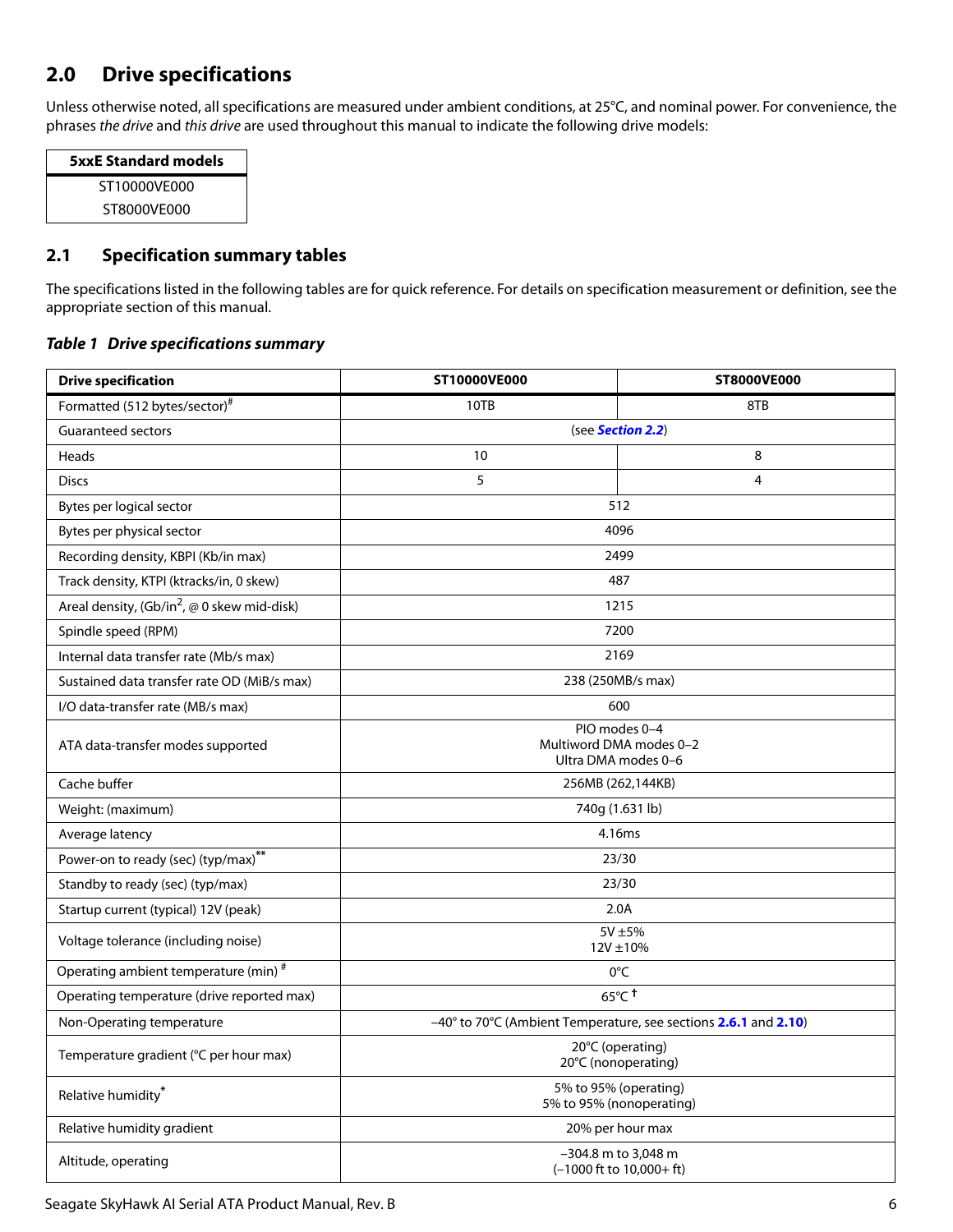| <b>Drive specification</b>                                              | ST10000VE000                                                                                                                                                                                                                                                                                                                                                                                                                   | ST8000VE000                         |  |
|-------------------------------------------------------------------------|--------------------------------------------------------------------------------------------------------------------------------------------------------------------------------------------------------------------------------------------------------------------------------------------------------------------------------------------------------------------------------------------------------------------------------|-------------------------------------|--|
| Altitude, nonoperating<br>(below mean sea level, max)                   | -304.8 m to 12,192 m<br>$(-1000 \text{ ft to } 40,000 + \text{ ft})$                                                                                                                                                                                                                                                                                                                                                           |                                     |  |
| Operational Shock (max at 2 ms - typical)                               |                                                                                                                                                                                                                                                                                                                                                                                                                                | Read 70 Gs / Write 40 Gs            |  |
| Non-Operational Shock (max at 2 ms - typical)                           |                                                                                                                                                                                                                                                                                                                                                                                                                                | 300 Gs                              |  |
| Linear Random Operating Vibration                                       | 10-500 Hz:                                                                                                                                                                                                                                                                                                                                                                                                                     | 1.04Grms                            |  |
| Random Rotary Operating Vibration                                       |                                                                                                                                                                                                                                                                                                                                                                                                                                | 20-1500Hz: 12.5 rads/s <sup>2</sup> |  |
| Linear Random Non-Operating Vibration                                   |                                                                                                                                                                                                                                                                                                                                                                                                                                | 10-500 Hz: 2.0 Grms ref             |  |
| Drive acoustics, sound power (bels)                                     |                                                                                                                                                                                                                                                                                                                                                                                                                                |                                     |  |
| Idle                                                                    | 2.8 (typical)<br>$3.0$ (max)<br>During periods of drive idle, some offline activity may occur according to the<br>SMART specification, which may increase acoustic and power to operational levels.                                                                                                                                                                                                                            |                                     |  |
| Performance seek                                                        | 3.2 (typical)<br>$3.4$ (max)                                                                                                                                                                                                                                                                                                                                                                                                   |                                     |  |
| Nonrecoverable read errors                                              | 1 sector per 10 <sup>15</sup> bits read                                                                                                                                                                                                                                                                                                                                                                                        |                                     |  |
| Annualized Failure Rate (AFR)*                                          | 0.58% based on 8760 POH                                                                                                                                                                                                                                                                                                                                                                                                        |                                     |  |
| Maximum Rated Workload <sup>*</sup>                                     | Maximum rate of <550TB/year<br>Workloads exceeding the annualized rate may degrade the drive MTBF and impact product<br>reliability. The Annualized Workload Rate is in units of TB per year, or TB per 8760 power on<br>hours. Workload Rate = TB transferred * (8760 / recorded power on hours).                                                                                                                             |                                     |  |
| Warranty                                                                | To determine the warranty for a specific drive, use a web browser to access the following<br>web page: www.seagate.com/support/warranty-and-replacements/.<br>From this page, click on the "Is my Drive under Warranty" link. The following are required to<br>be provided: the drive serial number, model number (or part number) and country of<br>purchase. The system will display the warranty information for the drive. |                                     |  |
| Load-unload cycles (command controlled)                                 | 600,000                                                                                                                                                                                                                                                                                                                                                                                                                        |                                     |  |
| Supports Hotplug operation per<br>Serial ATA Revision 3.3 specification | Yes                                                                                                                                                                                                                                                                                                                                                                                                                            |                                     |  |

# One GB equals one billion bytes when referring to hard drive capacity. Accessible capacity may vary depending on operating environment and formatting.

<span id="page-7-0"></span>\* See **[Section 2.10, "Reliability"](#page-16-0)** for rated MTBF device operating condition requirements.

<span id="page-7-2"></span>\*\* See **[Section 2.4, "Start/stop times"](#page-8-3)** for additional information.

- <span id="page-7-1"></span>† Seagate does not recommend operating at sustained case temperatures above 60°C. Operating at higher temperatures will reduce useful life of the product.
- # The operating temperature is 0 to 65°C (32 to 149°F).

**Note** If the drive is powered-off before issuing flush cache command, in some instances,<br>**Note** the end user data in the DRAM cache might not be committed to the disk.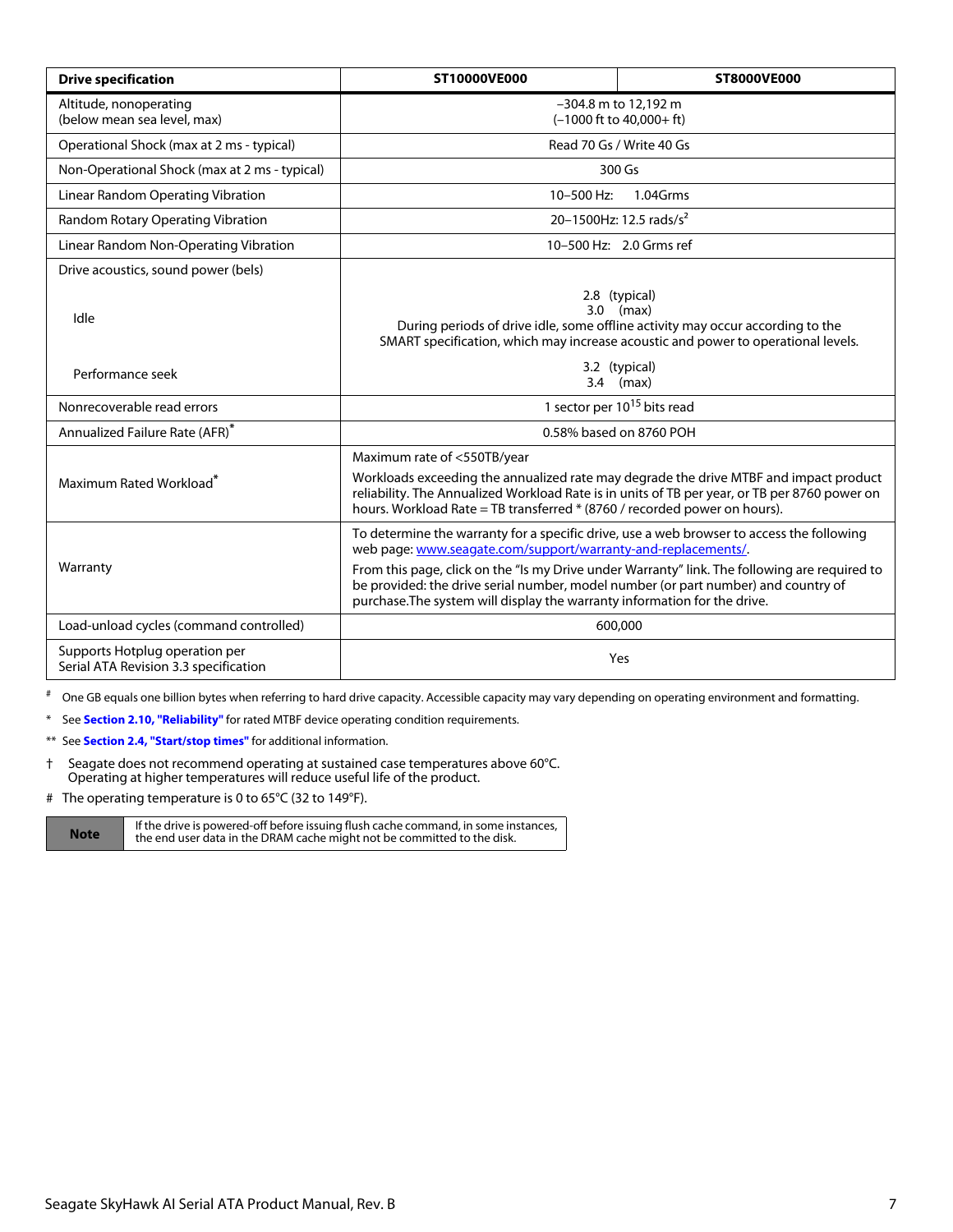# <span id="page-8-0"></span>**2.2 Formatted capacity**

| ST models    | <b>Formatted capacity*</b> | <b>Guaranteed sectors</b> | Bytes per logical sector |
|--------------|----------------------------|---------------------------|--------------------------|
| ST10000VE000 | 10TB                       | 19,532,873,728            | 512                      |
| ST8000VE000  | 8TB                        | 15,628,053,168            |                          |

\* One GB equals one billion bytes when referring to hard drive capacity. Accessible capacity may vary depending on operating environment and formatting.

### <span id="page-8-1"></span>**2.2.1 LBA mode**

When addressing these drives in LBA mode, all blocks (sectors) are consecutively numbered from 0 to  $n-1$ , where n is the number of guaranteed sectors as defined above.

See **[Section 4.3.1, "Identify Device command"](#page-24-0)** (words 60-61 and 100-103) for additional information about 48-bit addressing support of drives with capacities over 137GB.

# <span id="page-8-2"></span>**2.3 Recording and interface technology**

| Interface                                                     | Serial ATA (SATA)      |
|---------------------------------------------------------------|------------------------|
| Recording method                                              | Perpendicular          |
| Recording density, KBPI (Kb/in max)                           | 2499                   |
| Track density, KTPI (ktracks/in, 0 Skew)                      | 487                    |
| Areal density (Gb/in <sup>2</sup> , $\omega$ 0 skew mid-disk) | 1215                   |
| Spindle speed (RPM) $(\pm 0.2\%)$                             | 7200                   |
| Internal data transfer rate (Mb/s max)                        | 2169                   |
| Sustained data transfer rate (MiB/s max)                      | 238 (250 MB/s max)     |
| I/O data-transfer rate (MB/s max)                             | 600 (Ultra DMA mode 5) |

## <span id="page-8-3"></span>**2.4 Start/stop times**

Power-on to ready time is based on typical operating conditions, default full current spin-up profile, and clean shutdown prior to measurement. To ensure a clean shutdown a Flush Cache, Standby, or Standby Immediate command must be completed before removal of interface power.

| Power-on to Ready (sec) (typ/max) | 23/30 |
|-----------------------------------|-------|
| Standby to Ready (sec) (typ/max)  | 23/30 |
| Ready to spindle stop (sec) (max) | 20    |

An unexpected power loss event, spin up at cold or hot temperature extremes may cause the drive to exceed the typical and max time to ready by 5 to 20 seconds. Extended time to ready is dependent on cache state and environmental conditions prior to the unexpected power loss and during the subsequent power on.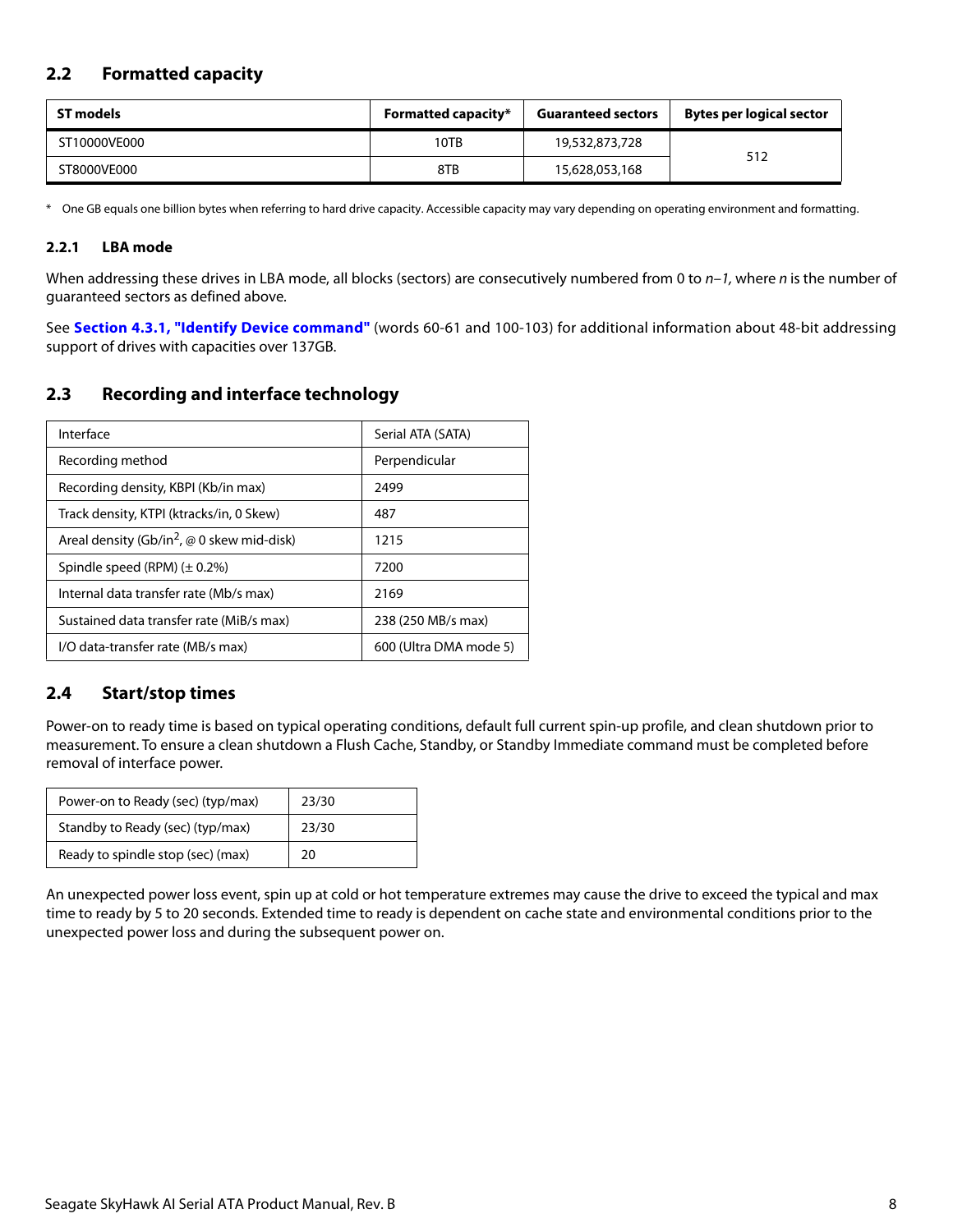# <span id="page-9-0"></span>**2.5 Power specifications**

The drive receives DC power (+5V or +12V) through a native SATA power connector. See **Figure [2](#page-18-4) on [page 18](#page-18-4)**.

### <span id="page-9-1"></span>**2.5.1 Power consumption**

Power requirements for the drives are listed in **Table 3**. Typical power measurements are based on an average of drives tested, under nominal conditions, using 5.0V and 12.0V input voltage at 25°C ambient temperature.

### *Table 2 DC Power Requirements (5-disk models)*

| <b>Power Dissipation</b> | Avg $(25^{\circ}C)$ (Watts) | <b>Avg 5V typical (Amps)</b> | Avg 12V typical (Amps) |
|--------------------------|-----------------------------|------------------------------|------------------------|
| Spinup (max)             |                             |                              | 2.0A                   |
| Idle <sup>1</sup>        | 7.76                        | 0.325                        | 0.512                  |
| Operating*               | 8.90                        | 0.361                        | 0.591                  |
| Standby                  | 0.96                        | 0.185                        | 0.003                  |
| Sleep                    | 0.96                        | 0.185                        | 0.003                  |

1. During periods of drive idle, some offline activity may occur according to the S.M.A.R.T. specification, which may increase acoustic and power to operational levels.

Based on IDEMA 3 Stream workload

#### *Table 3 DC Power Requirements (4-disk models)*

| <b>Power Dissipation</b> | Avg $(25^{\circ}C)$ (Watts) | <b>Avg 5V typical (Amps)</b> | Avg 12V typical (Amps) |  |
|--------------------------|-----------------------------|------------------------------|------------------------|--|
| Spinup (max)             |                             |                              | 2.0A                   |  |
| Idle <sup>1</sup>        | 7.26                        | 0.323                        | 0.470                  |  |
| Operating*               | 7.92                        | 0.345                        | 0.516                  |  |
| Standby                  | 0.96                        | 0.185                        | 0.003                  |  |
| Sleep                    | 0.96                        | 0.185                        | 0.003                  |  |

1. During periods of drive idle, some offline activity may occur according to the S.M.A.R.T. specification, which may increase acoustic and power to operational levels.

Based on IDEMA 3 Stream workload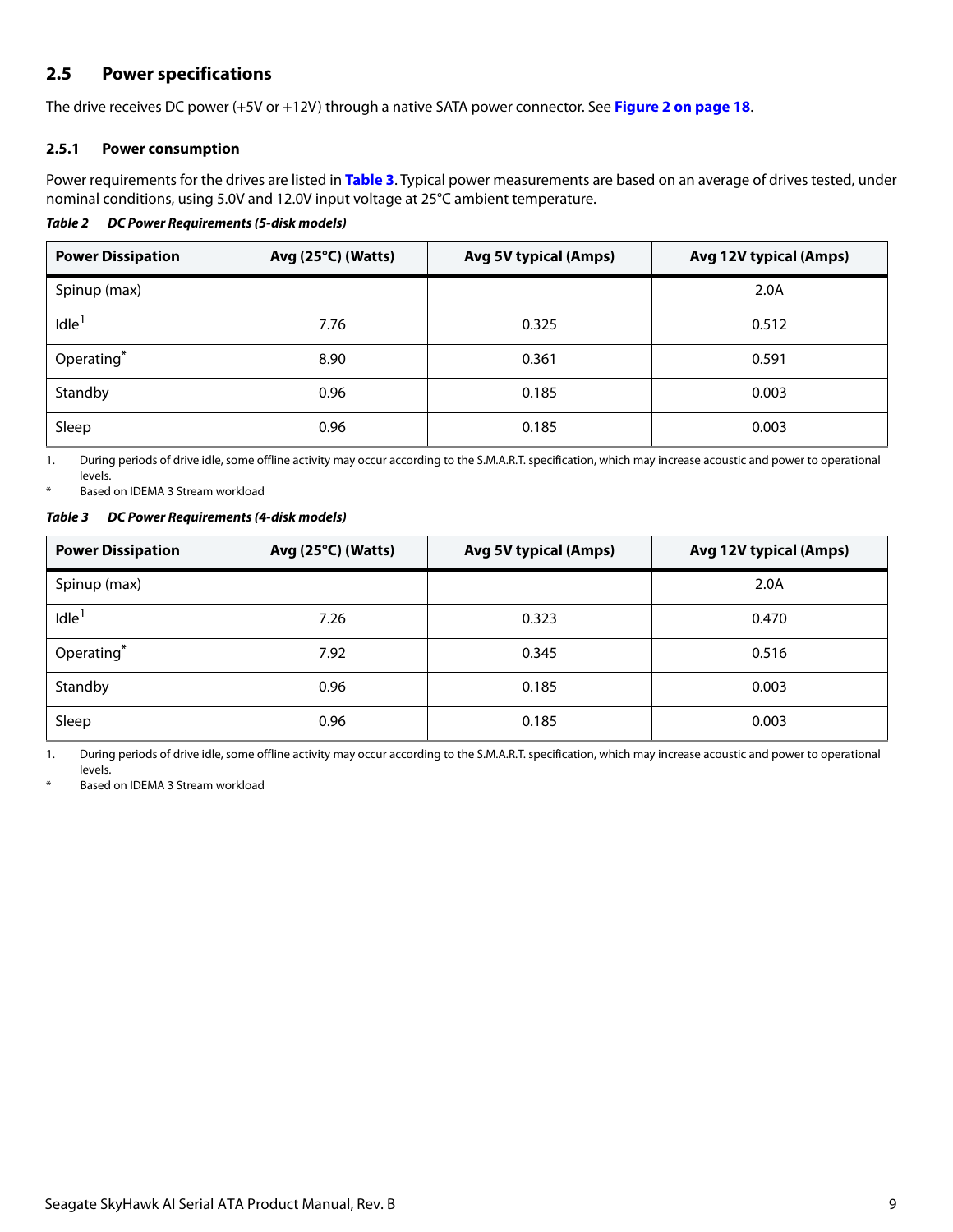### **2.5.1.1 Typical current profiles**



### **Figure 1. Typical 12V startup and operation current profile**

### <span id="page-10-0"></span>**2.5.2 Conducted noise**

Input noise ripple is measured at the host system power supply across an equivalent 80-ohm resistive load on the +12 V line or an equivalent 15-ohm resistive load on the +5V line.

- Using 12V power, the drive is expected to operate with a maximum of 120mV peak-to-peak square-wave injected noise at up to 10MHz.
- Using 5V power, the drive is expected to operate with a maximum of 100mV peak-to-peak square-wave injected noise at up to 10MHz.

**Note** Equivalent resistance is calculated by dividing the nominal voltage by the typical RMS read/write current.

### <span id="page-10-1"></span>**2.5.3 Voltage tolerance**

Voltage tolerance (including noise):

 $5V \pm 5\%$  12V  $\pm 10\%$ 

Seagate SkyHawk AI Serial ATA Product Manual, Rev. B 10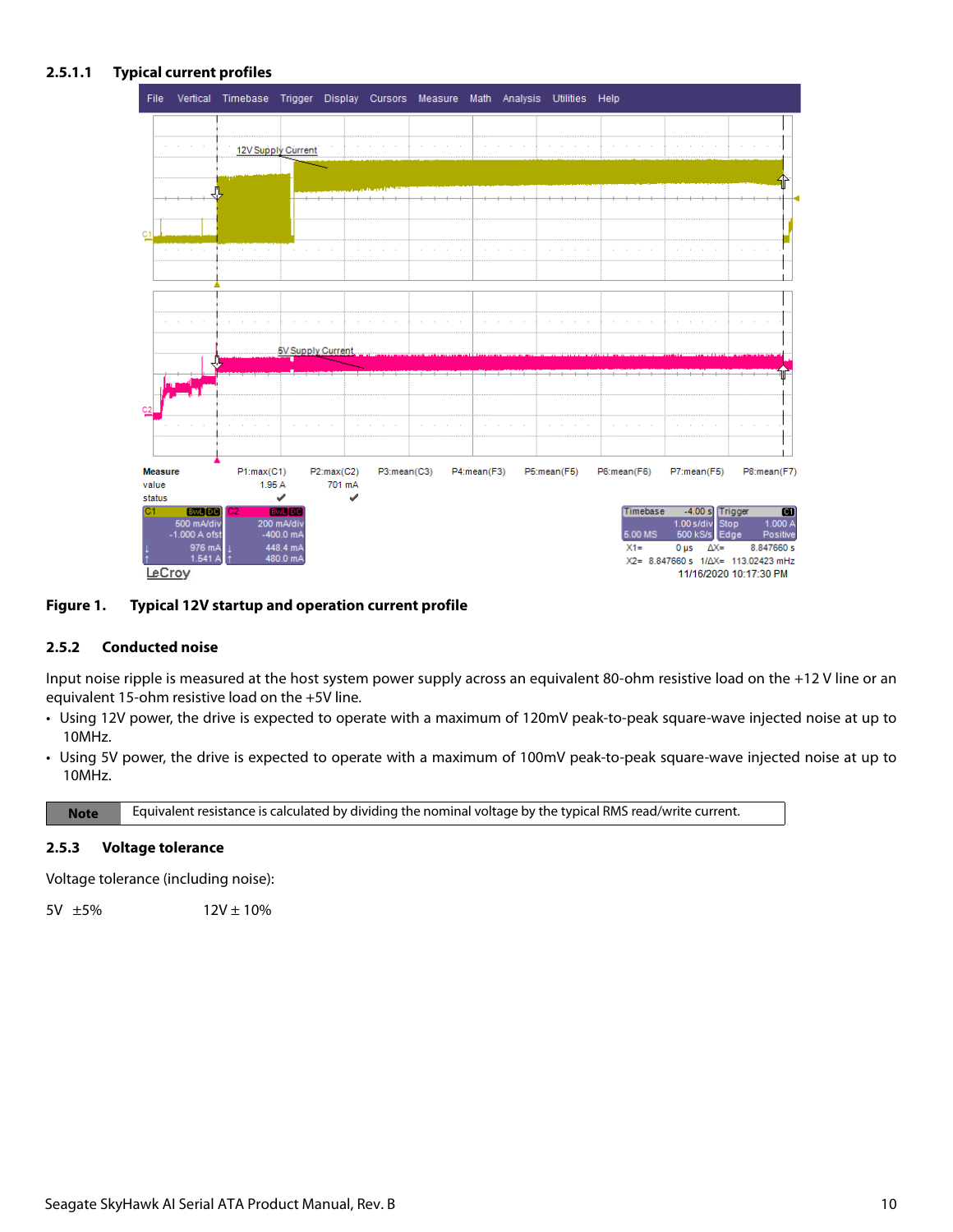### <span id="page-11-0"></span>**2.5.4 Extended Power Conditions - PowerChoice™**

Utilizing the load/unload architecture a programmable power management interface is provided to tailor systems for reduced power consumption and performance requirements.

The table below lists the supported power conditions available in PowerChoice. Power conditions are ordered from highest power consumption (and shortest recovery time) to lowest power consumption (and longest recovery time) as follows: Idle a power >= Idle b power >= Idle c power >= Standby z power. The further users go down in the table, the more power savings is actualized. For example, Idle b results in greater power savings than the Idle a power condition. Standby results in the greatest power savings.

| <b>Power Condition Name</b> | <b>Power Condition ID</b> | <b>Description</b>                                 |
|-----------------------------|---------------------------|----------------------------------------------------|
| Idle a                      | 81 <sub>H</sub>           | Reduced electronics                                |
| Idle b                      | 82 <sub>H</sub>           | Heads unloaded. Disks spinning at full RPM         |
| Idle c                      | 83 <sub>H</sub>           | Heads unloaded. Disks spinning at reduced RPM      |
| Standby z                   | 00 <sub>H</sub>           | Heads unloaded. Motor stopped (disks not spinning) |

Each power condition has a set of current, saved and default settings. Default settings are not modifiable. Default and saved settings persist across power-on resets. The current settings do not persist across power-on resets. At the time of manufacture, the default, saved and current settings are in the Power Conditions log match.

### **PowerChoice is invoked using one of two methods**

- Automatic power transitions which are triggered by expiration of individual power condition timers. These timer values may be customized and enabled using the Extended Power Conditions (EPC) feature set using the standardized Set Features command interface.
- Immediate host commanded power transitions may be initiated using an EPC Set Features "Go to Power Condition" subcommand to enter any supported power condition. Legacy power commands Standby Immediate and Idle Immediate also provide a method to directly transition the drive into supported power conditions.

### **PowerChoice exits power saving states under the following conditions**

- Any command which requires the drive to enter the PM0: Active state (media access)
- Power on reset

### **PowerChoice provides the following reporting methods for tracking purposes**

Check Power Mode Command

• Reports the current power state of the drive

Identify Device Command

- EPC Feature set supported flag
- EPC Feature enabled flag is set if at least one Idle power condition timer is enabled

Power Condition Log reports the following for each power condition

- Nominal recovery time from the power condition to active
- If the power condition is Supported, Changeable, and Savable
- Default enabled state, and timer value
- Saved enabled state, and timer value
- Current enabled state, and timer value

## S.M.A.R.T. Read Data Reports

- Attribute 192 Emergency Retract Count
- Attribute 193 Load/Unload Cycle Count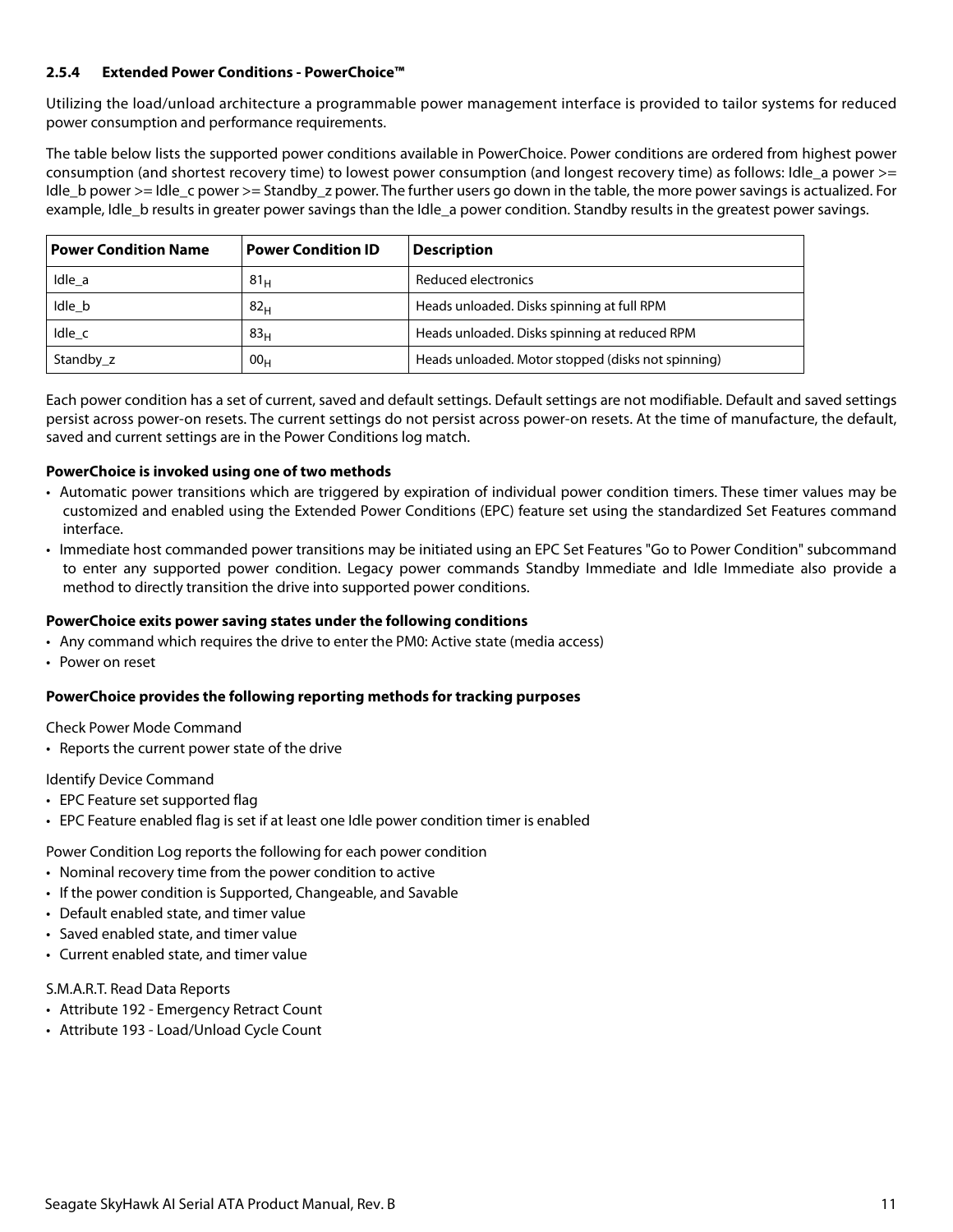### **PowerChoice Manufacture Default Power Condition Timer Values**

Default power condition timer values have been established to assure product reliability and data integrity. A minimum timer value threshold of two minutes ensures the appropriate amount of background drive maintenance activities occur. Attempting to set a timer values less than the specified minimum timer value threshold will result in an aborted EPC "Set Power Condition Timer" subcommand.

| <b>Power Condition Name</b> | <b>Manufacturer Default Timer Values</b> |  |  |
|-----------------------------|------------------------------------------|--|--|
| Idle a                      | 100 msec                                 |  |  |
| Idle b                      | 2 min                                    |  |  |
| Idle c                      | 4 min                                    |  |  |
| Standby_z                   | $15 \text{ min}$                         |  |  |

Setting power condition timer values less than the manufacturer specified defaults or issuing the EPC "Go to Power Condition" subcommand at a rate exceeding the default timers may limit this products reliability and data integrity.

### **PowerChoice Supported Extended Power Condition Feature Subcommands**

| <b>EPC Subcommand</b> | <b>Description</b>                      |  |
|-----------------------|-----------------------------------------|--|
| 00 <sub>H</sub>       | <b>Restore Power Condition Settings</b> |  |
| 01 <sub>H</sub>       | Go to Power Condition                   |  |
| 02 <sub>H</sub>       | Set Power Condition Timer               |  |
| 03 <sub>H</sub>       | Set Power Condition State               |  |
| 04 <sub>H</sub>       | Enable EPC Feature Set                  |  |
| 05 <sub>H</sub>       | Disable EPC Feature Set                 |  |

### **PowerChoice Supported Extended Power Condition Identifiers**

| <b>Power Condition Identifiers</b> | <b>Power Condition Name</b> |
|------------------------------------|-----------------------------|
| 00 <sub>H</sub>                    | Standby z                   |
| $01 - 80_H$                        | Reserved                    |
| 81 <sub>H</sub>                    | Idle_a                      |
| 82 <sub>H</sub>                    | Idle_b                      |
| 83 <sub>H</sub>                    | $Idle_{c}$                  |
| $84 - FE_H$                        | Reserved                    |
| FF <sub>H</sub>                    | All EPC Power Conditions    |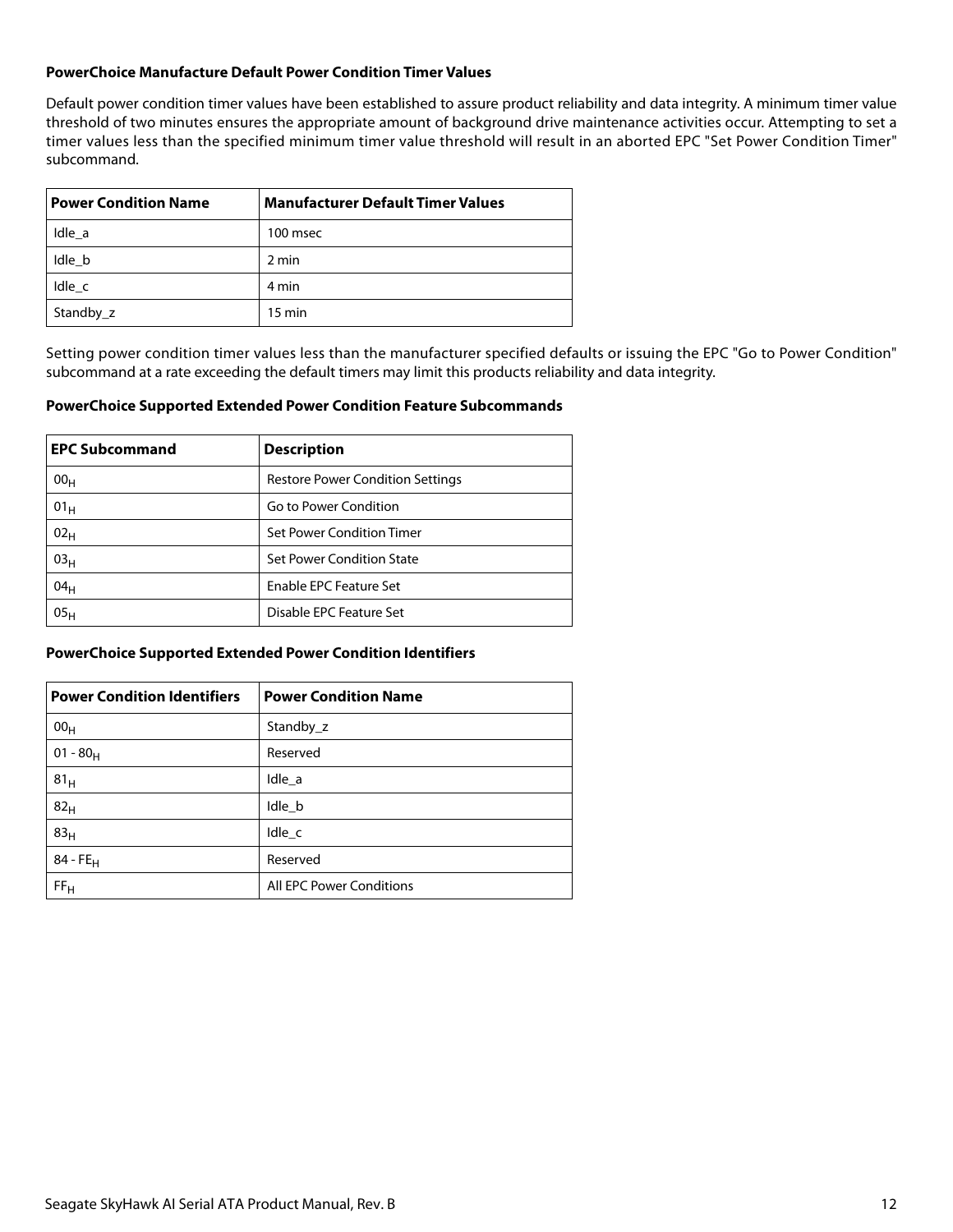# <span id="page-13-0"></span>**2.6 Environmental specifications**

This section provides the temperature, humidity, shock, and vibration specifications for SkyHawk drives. Ambient temperature is defined as the temperature of the environment immediately surrounding the drive. Above 1000ft. (305 meters), the maximum temperature is derated linearly by 1°C every 1000 ft. Refer to **[Section 3.4](#page-19-0)** for base plate measurement location.

### <span id="page-13-1"></span>**2.6.1 Ambient Temperature**

| <b>Non-operating (Ambient)</b>    | $-40^{\circ}$ to 70°C ( $-40^{\circ}$ to 158°F) |  |
|-----------------------------------|-------------------------------------------------|--|
| Operating ambient (min $°C$ )     | $0^{\circ}$ (32°F)                              |  |
| Operating (Drive reported max °C) | $65^{\circ}$ (149°F) $^{\dagger}$               |  |

† Seagate does not recommend operating at sustained case temperatures above 60°C. Operating at higher temperatures will reduce useful life of the product.

### <span id="page-13-2"></span>**2.6.2 Temperature gradient**

| <b>Operating</b> | 20°C per hour (36°F per hour max), without condensation |
|------------------|---------------------------------------------------------|
| Non-operating    | 30°C per hour (54°F per hour max)                       |

### <span id="page-13-3"></span>**2.6.3 Humidity**

### **2.6.3.1 Relative humidity**

| <b>Operating</b> | 5% to 90% non-condensing (30% per hour max) |  |  |
|------------------|---------------------------------------------|--|--|
| non-operating    | 5% to 95% non-condensing (30% per hour max) |  |  |

### **2.6.3.2 Wet bulb temperature**

| <b>Operating</b> | $30^{\circ}$ C / 86 $^{\circ}$ F (rated) |
|------------------|------------------------------------------|
| Non-operating    | 40°C / 104°F (rated)                     |

### **2.6.3.3 Altitude**

| <b>Operating</b> | $-304$ m to 3048m ( $-1000$ ft. to 10,000 ft.) |  |
|------------------|------------------------------------------------|--|
| Non-operating    | $-304$ m to 12,192m (-1000 ft. to 40,000+ ft.) |  |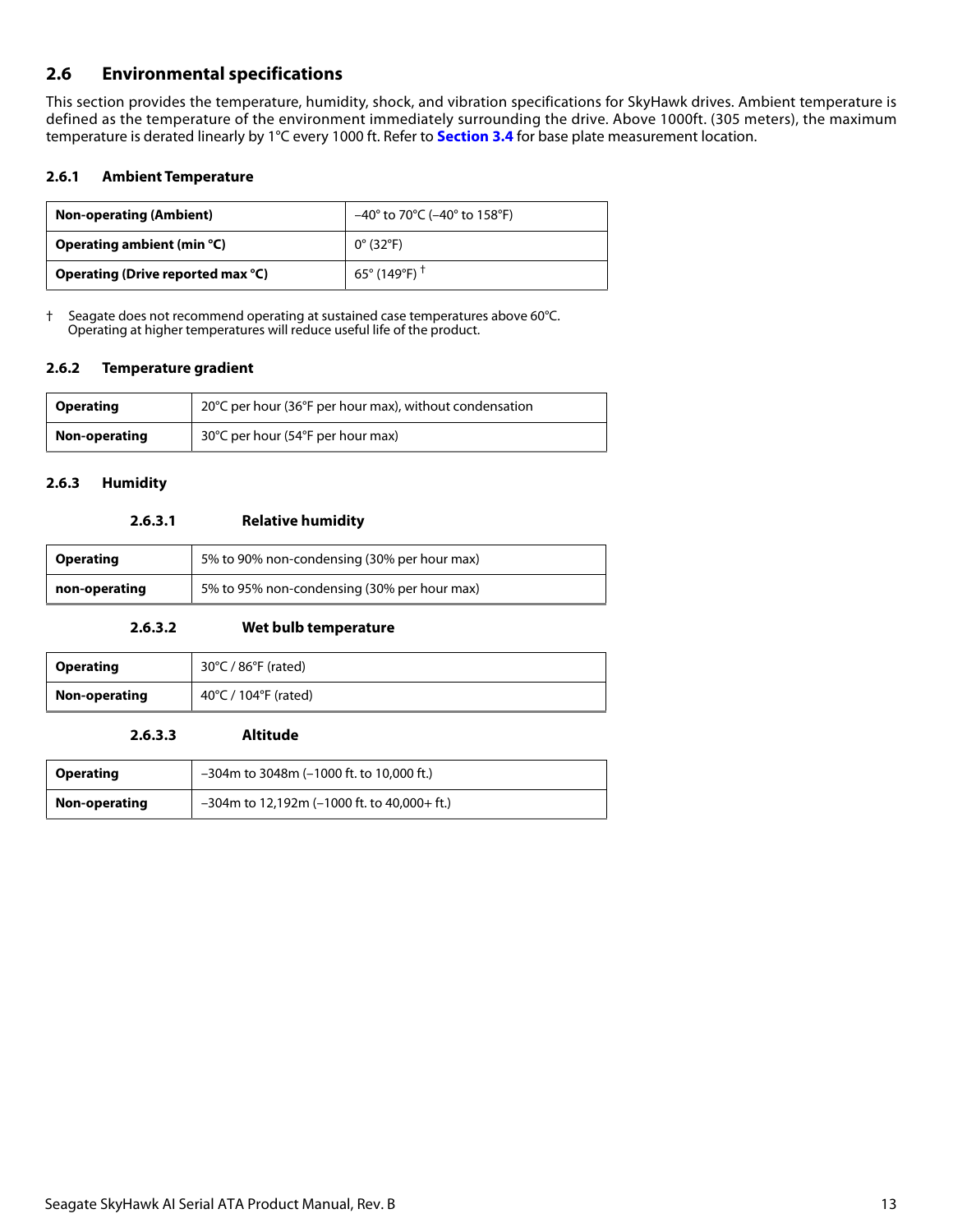### <span id="page-14-0"></span>**2.6.4 Shock and Vibration**

Shock and vibration measurements specified in this document are made directly on the drive itself and applied in the X, Y, and Z axis at the drive mounting point locations.

### **2.6.4.1 Shock**

a. Operating

The drive will operate without error while subjected to intermittent shock pulses not exceeding 70 Gs (read) and 40 Gs (write) at a maximum duration of 2ms.

b. Non-operating

The drive will operate without non-recoverable errors after being subjected to shock pulses not exceeding 300g at a maximum duration of 2ms.

### **2.6.4.2 Vibration**

a. Linear Random Operating Vibration

The drive will operate without non-recoverable errors while being subjected to the random power spectral density noise specified below. (This is an image.

| PSD of 5-500 Hz random noise at 0.70 g rms       |         |         |         |         |         |  |  |
|--------------------------------------------------|---------|---------|---------|---------|---------|--|--|
| <b>Frequency (Hz)</b><br>250<br>500<br>20<br>200 |         |         |         |         |         |  |  |
| $G^2/Hz$                                         | 0.00025 | 0.00210 | 0.00210 | 0.00020 | 0.00020 |  |  |

b. Random Rotary Operating Vibration

The drive will exhibit greater than 90% throughput for sequential and random write operations while subjected to the shaped random power spectral density noise specified below.

| PSD Profile 20-1500 Hz at 12.5 rad/sec^2                     |  |  |  |  |  |  |
|--------------------------------------------------------------|--|--|--|--|--|--|
| Frequency(Hz) <br>1500<br>800<br>200<br>20                   |  |  |  |  |  |  |
| $\vert$ (rad/sec^2)^2/Hz 5.53E-02 5.53E-02 3.49E-01 6.14E-04 |  |  |  |  |  |  |

c. Linear Random Non-Operating Vibration

The drive will not incur physical damage or have non-recoverable errors after being subjected to the power spectral density noise specified below.

| PSD Profile 2-500 Hz at 2.27 g rms  |       |       |       |       |  |
|-------------------------------------|-------|-------|-------|-------|--|
| <b>Frequency (Hz)</b><br>500<br>100 |       |       |       |       |  |
| $ G^2/Hz $                          | 0.001 | 0.030 | 0.030 | 0.001 |  |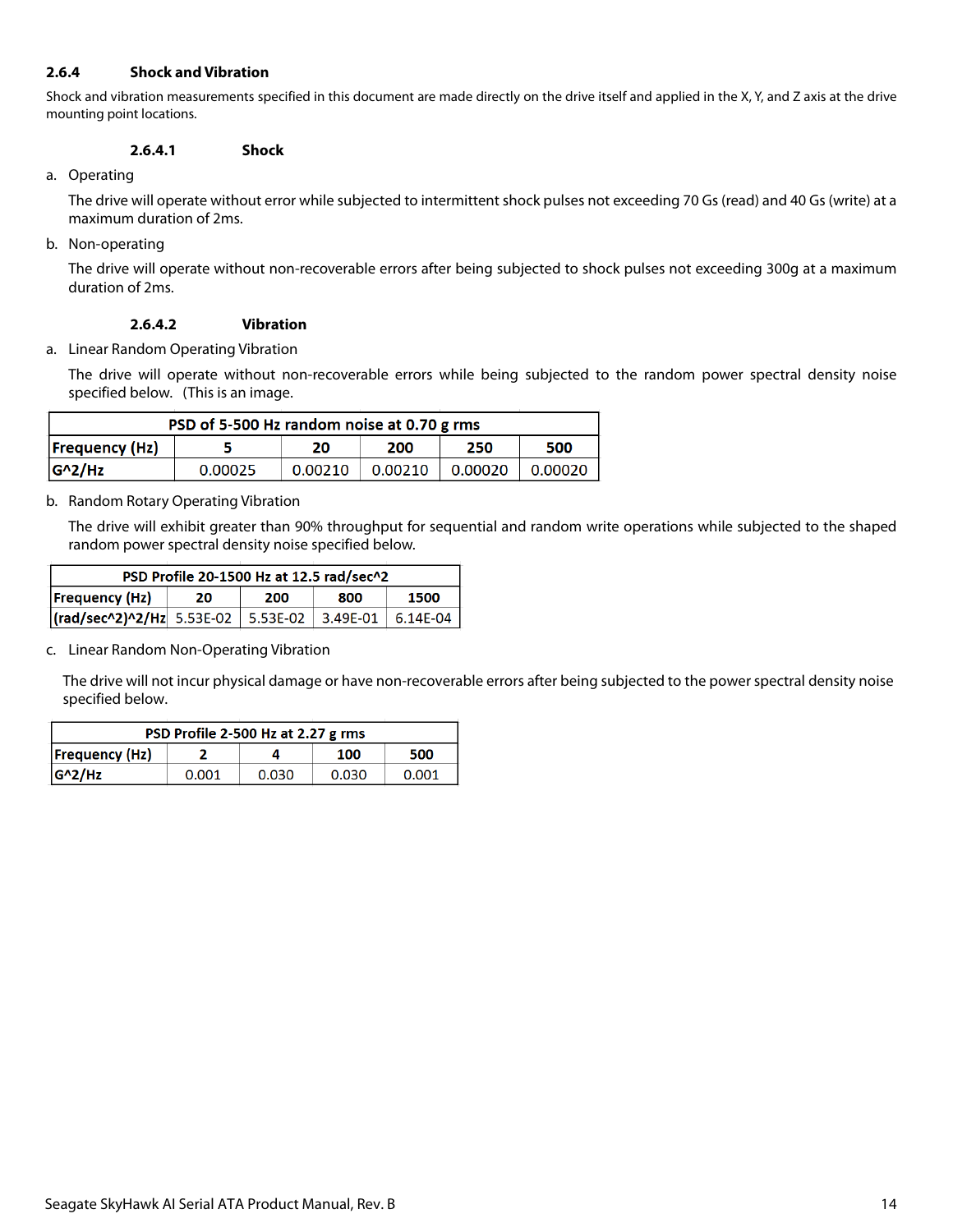# <span id="page-15-0"></span>**2.7 Acoustics**

Drive acoustics are measured as overall A-weighted acoustic sound power levels (no pure tones). All measurements are consistent with ISO document 7779. Sound power measurements are taken under essentially free-field conditions over a reflecting plane. For all tests, the drive is oriented with the cover facing upward.

| <b>Note</b> | For seek mode tests, the drive is placed in seek mode only.<br>The number of seeks per second is defined by the following equation: |
|-------------|-------------------------------------------------------------------------------------------------------------------------------------|
|             | (Number of seeks per second = $0.4$ / (average latency + average access time                                                        |

### *Table 4 Fluid Dynamic Bearing (FDB) motor acoustics*

|            | Idle*                                | Performance seek                 |
|------------|--------------------------------------|----------------------------------|
| All models | $2.8$ bels (typ)<br>$3.0$ bels (max) | 3.2 bels (typ)<br>3.4 bels (max) |

\* During periods of drive idle, some offline activity may occur according to the S.M.A.R.T. specification, which may increase acoustic and power to operational levels.

# <span id="page-15-1"></span>**2.8 Test for Prominent Discrete Tones (PDTs)**

Seagate follows the ECMA-74 standards for measurement and identification of PDTs. An exception to this process is the use of the absolute threshold of hearing. Seagate uses this threshold curve (originated in ISO 389-7) to discern tone audibility and to compensate for the inaudible components of sound prior to computation of tone ratios according to Annex D of the ECMA-74 standards.

## <span id="page-15-2"></span>**2.9 Electromagnetic immunity**

When properly installed in a representative host system, the drive operates without errors or degradation in performance when subjected to the radio frequency (RF) environments defined in the following table:

| <b>Test</b>               | <b>Description</b>                                                                                       | <b>Performance level</b> | Reference standard               |
|---------------------------|----------------------------------------------------------------------------------------------------------|--------------------------|----------------------------------|
| Electrostatic discharge   | Contact, HCP, VCP: $\pm$ 4 kV; Air: $\pm$ 8 kV                                                           | B                        | EN 61000-4-2: 95                 |
| Radiated RF immunity      | 80 to 1000 MHz, 3 V/m,<br>80% AM with 1 kHz sine<br>900 MHz, 3 V/m, 50% pulse modulation $\omega$ 200 Hz | A                        | EN 61000-4-3:96<br>ENV 50204: 95 |
| Electrical fast transient | $\pm$ 1 kV on AC mains, $\pm$ 0.5 kV on external I/O                                                     | B                        | EN 61000-4-4: 95                 |
| Surge immunity            | $\pm$ 1 kV differential, $\pm$ 2 kV common, AC mains                                                     | B                        | EN 61000-4-5: 95                 |
| Conducted RF immunity     | 150 kHz to 80 MHz, 3 Vrms, 80% AM with 1 kHz sine                                                        | A                        | EN 61000-4-6: 97                 |
| Voltage dips, interrupts  | 0% open, 5 seconds<br>0% short, 5 seconds<br>40%, 0.10 seconds<br>70%, 0.01 seconds                      | B                        | EN 61000-4-11:94                 |

### *Table 5 Radio frequency environments*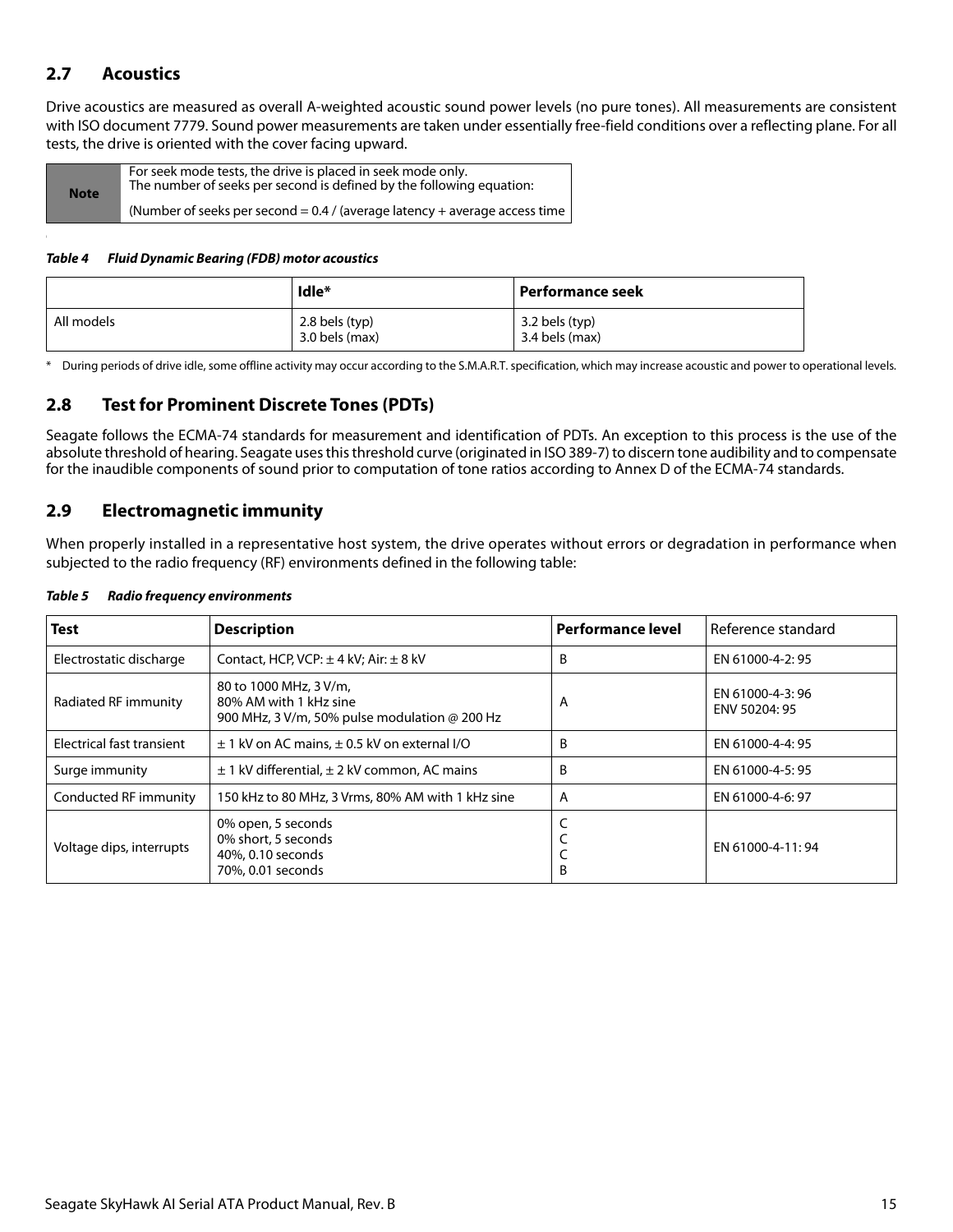# <span id="page-16-0"></span>**2.10 Reliability**

### <span id="page-16-1"></span>**2.10.1 Annualized Failure Rate (AFR) and Mean Time Between Failures (MTBF)**

The production disk drive shall achieve an annualized failure-rate of 0.58% (MTBF of 1,500,000 hours) over a 5 year service life when used in Enterprise Storage field conditions as limited by the following:

- 8760 power-on hours per year.
- HDA temperature as reported by the drive  $\leq$  = 40°C
- Ambient wet bulb temp  $\leq$  26°C
- Typical workload
- The AFR (MTBF) is a population statistic not relevant to individual units
- ANSI/ISA S71.04-2013 G2 classification levels and dust contamination to ISO 14644-1 Class 8 standards (as measured at the device)

The MTBF specification for the drive assumes the operating environment is designed to maintain nominal drive temperature and humidity. Occasional excursions in operating conditions between the rated MTBF conditions and the maximum drive operating conditions may occur without significant impact to the rated MTBF. However continual or sustained operation beyond the rated MTBF conditions will degrade the drive MTBF and reduce product reliability.

| Nonrecoverable read errors              | I per 10 <sup>15</sup> bits read, max                                                                                                                                                                                                                                                                                                                                                                                          |
|-----------------------------------------|--------------------------------------------------------------------------------------------------------------------------------------------------------------------------------------------------------------------------------------------------------------------------------------------------------------------------------------------------------------------------------------------------------------------------------|
| Load unload cycles (command controlled) | 600,000 cycles                                                                                                                                                                                                                                                                                                                                                                                                                 |
| Maximum Rated Workload                  | Maximum rate of <550TB/year<br>Workloads exceeding the annualized rate may degrade the drive MTBF and impact product<br>reliability. The Annualized Workload Rate is in units of TB per year, or TB per 8760 power on<br>hours. Workload Rate = TB transferred * (8760 / recorded power on hours).                                                                                                                             |
| Warranty                                | To determine the warranty for a specific drive, use a web browser to access the following web<br>page: www.seagate.com/support/warranty-and-replacements/.<br>From this page, click on the "Is my Drive under Warranty" link. The following are required to be<br>provided: the drive serial number, model number (or part number) and country of purchase.<br>The system will display the warranty information for the drive. |
| Preventive maintenance                  | None required.                                                                                                                                                                                                                                                                                                                                                                                                                 |

## <span id="page-16-2"></span>**2.11 HDD and SSD Regulatory Compliance and Safety**

For the latest regulatory and compliance information see: [www.seagate.com/support/](https://www.seagate.com/support/ ) scroll down the page to the Compliance, Safety and Disposal Guide link.

### <span id="page-16-3"></span>**2.11.1 Regulatory models**

The following regulatory model number represent all features and configurations within the series:

Regulatory Model Numbers: STL018

## <span id="page-16-4"></span>**2.12 Corrosive environment**

Seagate electronic drive components pass accelerated corrosion testing equivalent to 10 years exposure to light industrial environments containing sulfurous gases, chlorine and nitric oxide, classes G and H per ASTM B845. However, this accelerated testing cannot duplicate every potential application environment.

Users should use caution exposing any electronic components to uncontrolled chemical pollutants and corrosive chemicals as electronic drive component reliability can be affected by the installation environment. The silver, copper, nickel and gold films used in hard disk drives are especially sensitive to the presence of sulfide, chloride, and nitrate contaminants. Sulfur is found to be the most damaging. Materials used in cabinet fabrication, such as vulcanized rubber, that can outgas corrosive compounds should be minimized or eliminated. The useful life of any electronic equipment may be extended by replacing materials near circuitry with sulfide-free alternatives.

Seagate recommends that data centers be kept clean by monitoring and controlling the dust and gaseous contamination. Gaseous contamination should be within ANSI/ISA S71.04-2013 G2 classification levels (as measured on copper and silver coupons), and dust contamination to ISO 14644-1 Class 8 standards, and MTBF rated conditions as defined in the Annualized Failure Rate (AFR) and Mean Time Between Failure (MTBF) section.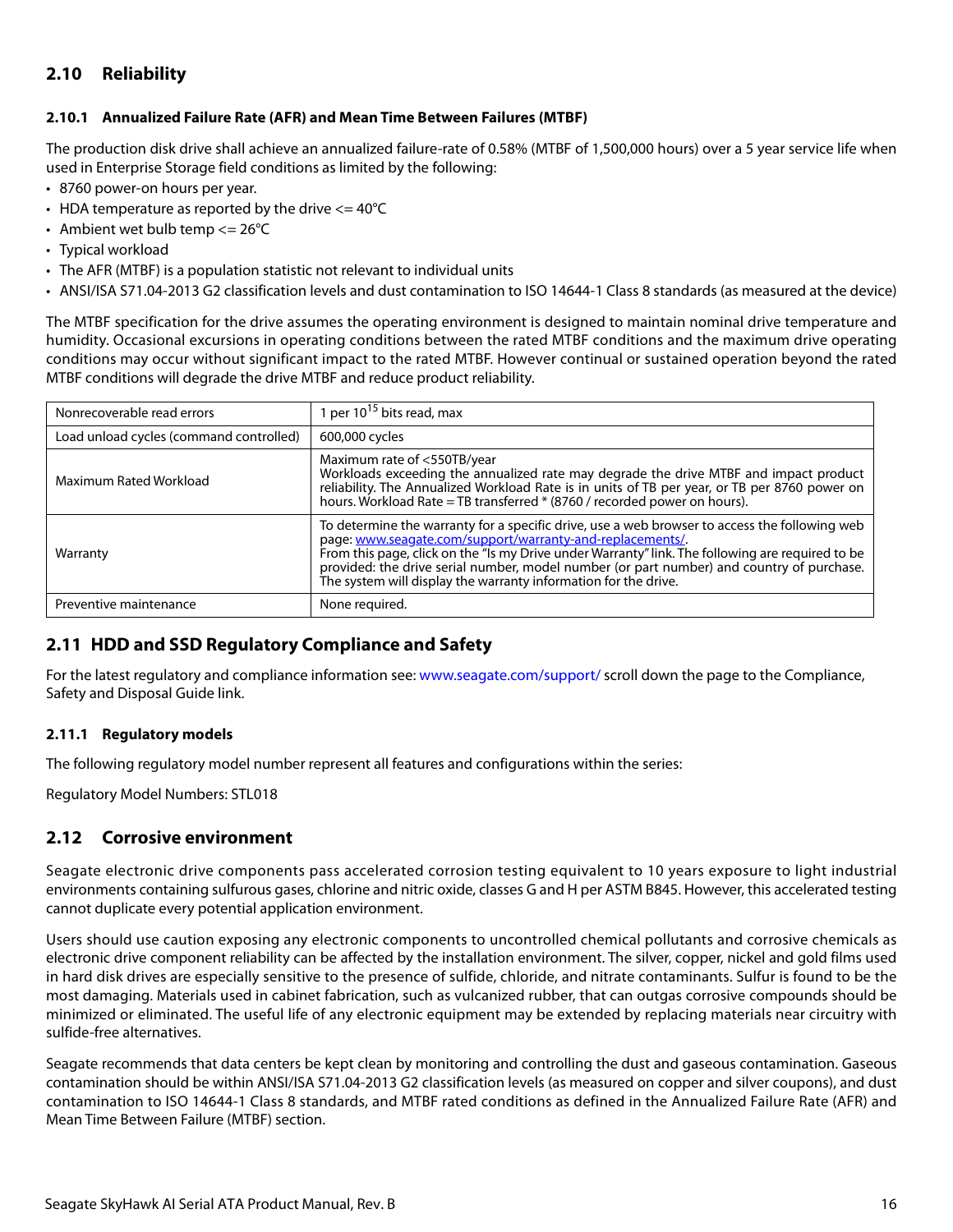# <span id="page-17-0"></span>**2.14 Reference documents**

Supported standards

Serial ATA Revision 3.3 specification

ANSI Documents

SFF-8301 3.5" Drive Form Factor with Serial Connector INCITS 522-2014 SCSI Protocol Layer-4 (SPL-4) Rev. 08

Specification for Acoustic Test Requirement and Procedures Seagate part number: 30553-001

In case of conflict between this document and any referenced document, this document takes precedence.

# <span id="page-17-1"></span>**2.15 Product warranty**

Beginning on the date of shipment to the customer and continuing for the period specified in the purchase contract, Seagate warrants that each product (including components and subassemblies) that fails to function properly under normal use due to defect in materials or workmanship or due to nonconformance to the applicable specifications will be repaired or replaced, at Seagate's option and at no charge to the customer, if returned by customer at customer's expense to Seagate's designated facility in accordance with Seagate's warranty procedure. Seagate will pay for transporting the repair or replacement item to the customer. For more detailed warranty information, refer to the standard terms and conditions of purchase for Seagate products on the purchase documentation.

[The remaining warranty for a particular drive can be determined by calling Seagate Customer Service at 1-800-468-3472. Users can](http://www.seagate.com) [also determine remaining warranty using the Seagate web site \(](http://www.seagate.com)www.seagate.com). The drive serial number is required to determine remaining warranty information.

### **Shipping**

When transporting or shipping a drive, use only a Seagate-approved container. Keep the original box. Seagate approved containers are easily identified by the Seagate Approved Package label. Shipping a drive in a non-approved container voids the drive warranty.

Seagate repair centers may refuse receipt of components improperly packaged or obviously damaged in transit. Contact the authorized Seagate distributor to purchase additional boxes. Seagate recommends shipping by an air-ride carrier experienced in handling computer equipment.

### **Storage**

Maximum storage periods are 180 days within original unopened Seagate shipping package or 60 days unpackaged within the defined non-operating limits (refer to environmental section in this manual). Storage can be extended to 1 year packaged or unpackaged under optimal environmental conditions (25°C, <40% relative humidity non-condensing, and non-corrosive environment). During any storage period the drive non-operational temperature, humidity, wet bulb, atmospheric conditions, shock, vibration, magnetic and electrical field specifications should be followed.

### **Product repair and return information**

Seagate customer service centers are the only facilities authorized to service Seagate drives. Seagate does not sanction any thirdparty repair facilities. Any unauthorized repair or tampering with the factory seal voids the warranty.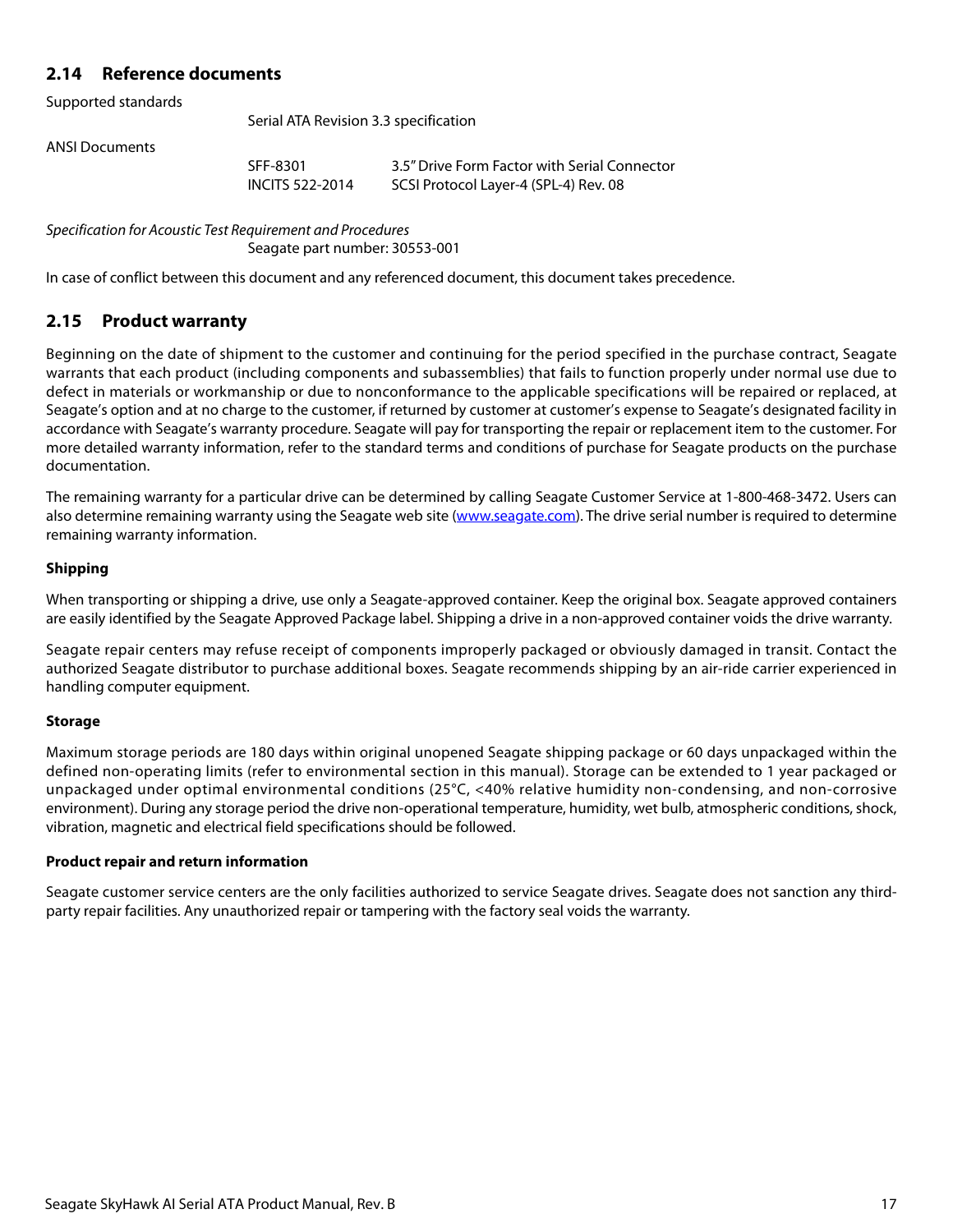# <span id="page-18-0"></span>**3.0 Configuring and mounting the drive**

This section contains the specifications and instructions for configuring and mounting the drive.

# <span id="page-18-1"></span>**3.1 Handling and static-discharge precautions**

After unpacking, and before installation, the drive may be exposed to potential handling and electrostatic discharge (ESD) hazards. Observe the following standard handling and static-discharge precautions:

| <b>Caution</b> |
|----------------|

# <span id="page-18-2"></span>**3.2 Configuring the drive**

Each drive on the Serial ATA interface connects point-to-point with the Serial ATA host adapter. There is no master/slave relationship because each drive is considered a master in a point-to-point relationship. If two drives are attached on one Serial ATA host adapter, the host operating system views the two devices as if they were both "masters" on two separate ports. Both drives behave as if they are Device 0 (master) devices.

# <span id="page-18-3"></span>**3.3 Serial ATA cables and connectors**

The Serial ATA interface cable consists of four conductors in two differential pairs, plus three ground connections. The cable size may be 30 to 26 AWG with a maximum length of one meter (39.37 in). See **Table 6** for connector pin definitions. Either end of the SATA signal cable can be attached to the drive or host.

For direct backplane connection, the drive connectors are inserted directly into the host receptacle. The drive and the host receptacle incorporate features that enable the direct connection to be hot pluggable and blind mateable.

<span id="page-18-4"></span>For installations which require cables, users can connect the drive as illustrated in **Figure [2](#page-18-4)**.



**Figure 2. Attaching SATA cabling**

Each cable is keyed to ensure correct orientation. SkyHawk AI Serial ATA drives support latching SATA connectors.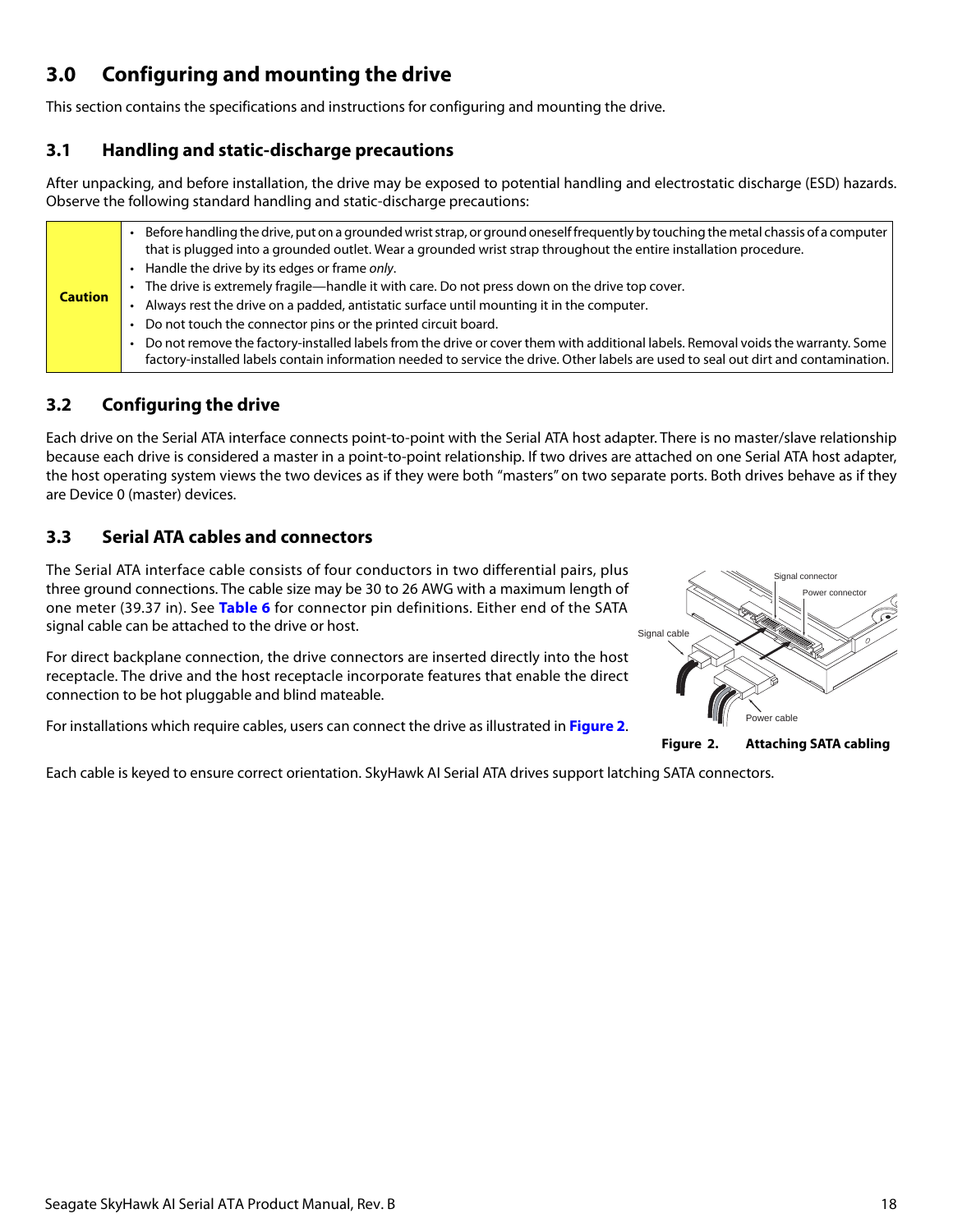# <span id="page-19-0"></span>**3.4 Drive mounting**

Users can mount the drive in any orientation using four screws in the side-mounting holes or four screws in the bottom-mounting holes. See **Figure 3** for drive mounting dimensions. Follow these important mounting precautions when mounting the drive:

• Allow a minimum clearance of 0.030 in (0.76mm) around the entire perimeter of the drive for cooling.

- Use only 6-32 UNC mounting screws.
- The screws should be inserted no more than 0.140 in (3.56mm) into the bottom or side mounting holes.
- Do not overtighten the mounting screws (maximum torque: 6 in-lb).

### <span id="page-19-1"></span>**3.4.1 Mechanical specifications**

Refer to **Figure 3** for detailed mounting configuration dimensions. See **Section [3.4](#page-19-0)**, "Drive mounting."

Weight: 8TB & 10TB models 1.631 lb 740g

**Note** [These dimensions conform to the Small Form Factor Standard documented in](http://found at www.sffcommittee.org/)  [SFF-8301 and SFF-8323, found at w](http://found at www.sffcommittee.org/)ww.sffcommittee.org





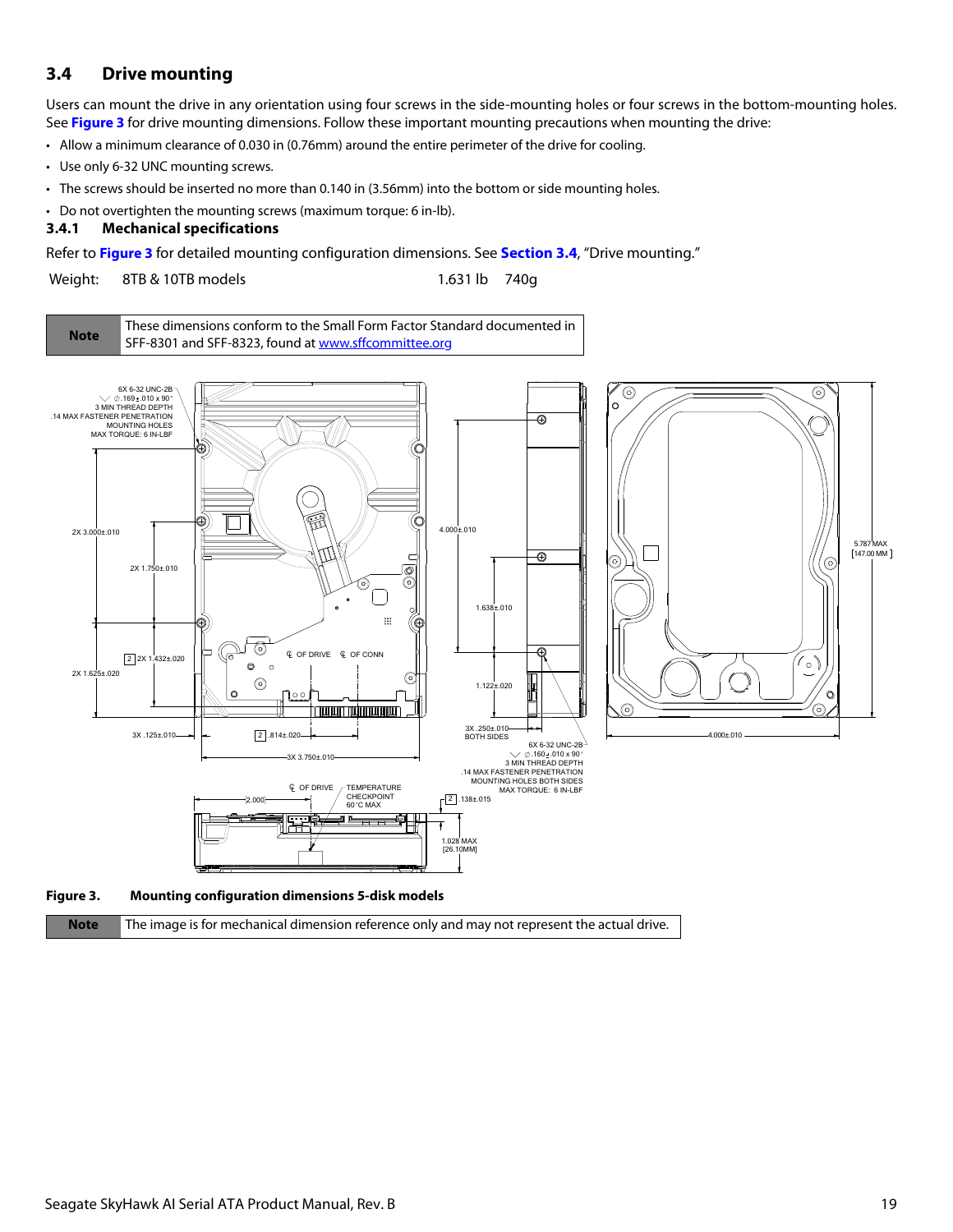

| Note The image is for mechanical dimension reference only and may not represent the actual drive. |  |
|---------------------------------------------------------------------------------------------------|--|
|                                                                                                   |  |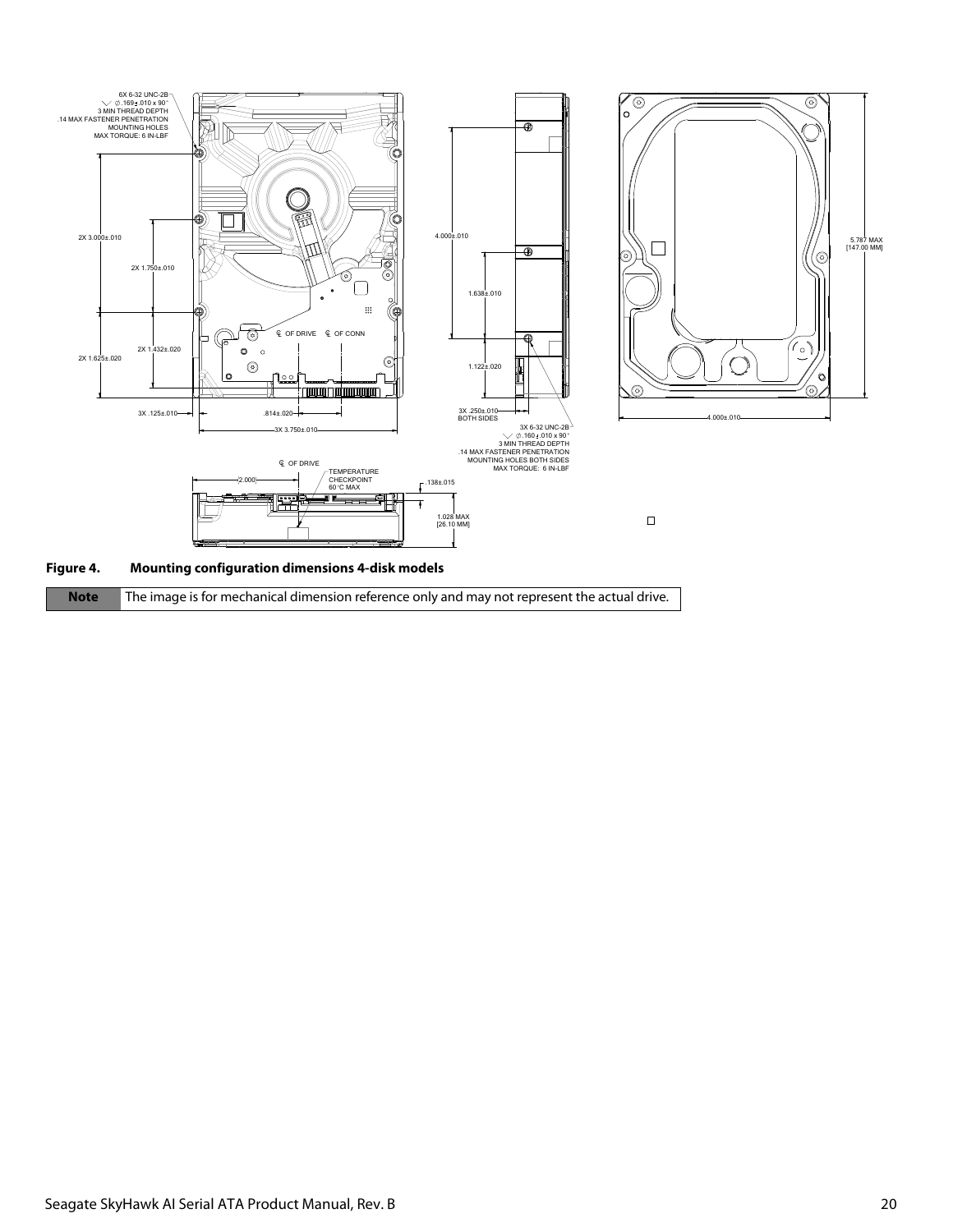# <span id="page-21-0"></span>**4.0 Serial ATA (SATA) interface**

These drives use the industry-standard Serial ATA interface that supports FIS data transfers. It supports ATA programmed input/ output (PIO) modes 0–4; multiword DMA modes 0–2, and Ultra DMA modes 0–6.

For detailed information about the Serial ATA interface, refer to the "Serial ATA: High Speed Serialized AT Attachment" specification.

# <span id="page-21-1"></span>**4.1 Hot-Plug compatibility**

SkyHawk AI Serial ATA drives incorporate connectors which enable users to hot plug these drives in accordance with the Serial ATA Revision 3.2 specification. This specification can be downloaded from [www.serialata.or](http://www.serialata.org)g.

**Caution** The drive motor must come to a complete stop **(Ready to spindle stop time indicated in [Section 2.4](#page-8-3))** prior to changing the plane of operation. This time is required to insure data integrity.

# <span id="page-21-2"></span>**4.2 Serial ATA device plug connector pin definitions**

**Table 6** summarizes the signals on the Serial ATA interface and power connectors.

### *Table 6 Serial ATA connector pin definitions*

| <b>Segment</b> | Pin             | <b>Function</b>      | <b>Definition</b>                                  |  |
|----------------|-----------------|----------------------|----------------------------------------------------|--|
|                | S <sub>1</sub>  | Ground               | 2nd mate                                           |  |
|                | S <sub>2</sub>  | $A+$                 | Differential signal pair A from Phy                |  |
|                | S <sub>3</sub>  | $A -$                |                                                    |  |
| <b>Signal</b>  | S <sub>4</sub>  | Ground               | 2nd mate                                           |  |
|                | S <sub>5</sub>  | $B -$                | Differential signal pair B from Phy                |  |
|                | S <sub>6</sub>  | $B+$                 |                                                    |  |
|                | <b>S7</b>       | Ground               | 2nd mate                                           |  |
|                |                 |                      | Key and spacing separate signal and power segments |  |
|                | <b>P1</b>       | $V_{33}$             | 3.3V power                                         |  |
|                | P <sub>2</sub>  | $V_{33}$             | 3.3V power                                         |  |
|                | P <sub>3</sub>  | $V_{33}$             | 3.3V power, pre-charge, 2nd mate                   |  |
|                | P <sub>4</sub>  | Ground               | 1st mate                                           |  |
|                | <b>P5</b>       | Ground               | 2nd mate                                           |  |
|                | P <sub>6</sub>  | Ground               | 2nd mate                                           |  |
|                | P7              | V <sub>5</sub>       | 5V power, pre-charge, 2nd mate                     |  |
| <b>Power</b>   | P <sub>8</sub>  | $V_5$                | 5V power                                           |  |
|                | P <sub>9</sub>  | V <sub>5</sub>       | 5V power                                           |  |
|                | P <sub>10</sub> | Ground               | 2nd mate                                           |  |
|                | P11             | Ground or LED signal | If grounded, drive does not use deferred spin      |  |
|                | P <sub>12</sub> | Ground               | 1st mate.                                          |  |
|                | P <sub>13</sub> | $V_{12}$             | 12V power, pre-charge, 2nd mate                    |  |
|                | P14             | $V_{12}$             | 12V power                                          |  |
|                | P <sub>15</sub> | $V_{12}$             | 12V power                                          |  |

### **Notes:**

- 1. All pins are in a single row, with a 1.27mm (0.050") pitch.
- 2. The comments on the mating sequence apply to the case of backplane blindmate connector only. In this case, the mating sequences are:
	- the ground pins P4 and P12.
	- the pre-charge power pins and the other ground pins.
	- the signal pins and the rest of the power pins.
- 3. There are three power pins for each voltage. One pin from each voltage is used for pre-charge when installed in a blind-mate backplane configuration.
- 4. All used voltage pins  $(V_x)$  must be terminated.

### Seagate SkyHawk AI Serial ATA Product Manual, Rev. B 21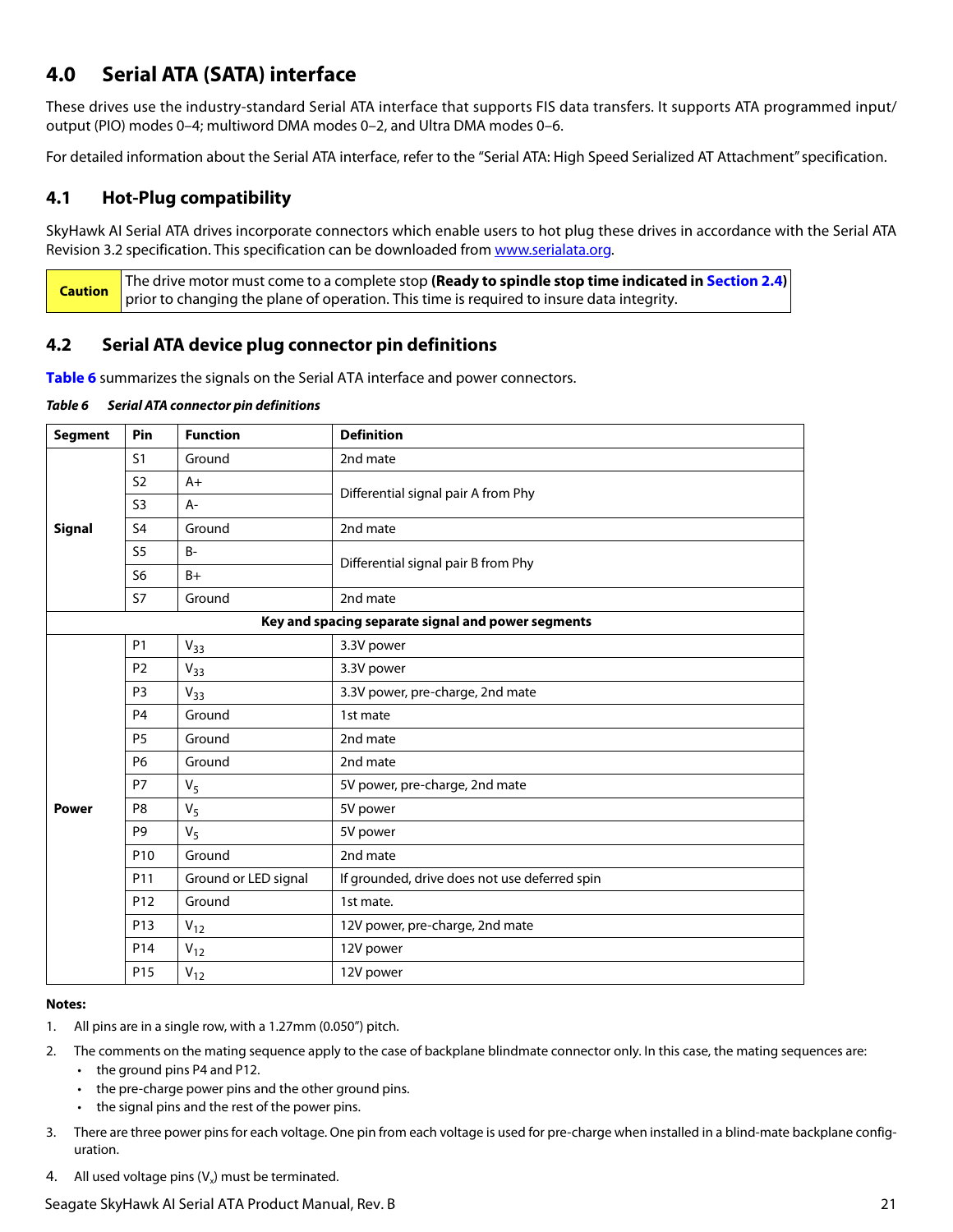# <span id="page-22-0"></span>**4.3 Supported ATA commands**

The following table lists Serial ATA standard commands that the drive supports. For a detailed description of the ATA commands, refer to the Serial ATA: High Speed Serialized AT Attachment specification. **[See "S.M.A.R.T. commands" on page 28.](#page-28-0)**for details and subcommands used in the S.M.A.R.T. implementation.

<span id="page-22-1"></span>

| Table 7 | <b>Supported ATA commands</b> |  |
|---------|-------------------------------|--|
|         |                               |  |

| <b>Command name</b>                  | <b>Command code (in hex)</b>        |
|--------------------------------------|-------------------------------------|
| Accessible Max Address Configuration |                                     |
| <b>Get Native Max Address Ext</b>    | 78 <sub>H</sub> / 0000 <sub>H</sub> |
| Set Accessible Max Address Ext       | $78_H / 0001_H$                     |
| Freeze Accessible Max Address Ext    | 78 <sub>H</sub> / 0002 <sub>H</sub> |
| <b>Check Power Mode</b>              | E5 <sub>H</sub>                     |
| Download Microcode                   | 92 <sub>H</sub>                     |
| <b>Execute Device Diagnostics</b>    | 90 <sub>H</sub>                     |
| Flush Cache                          | E7 <sub>H</sub>                     |
| Flush Cache Extended                 | $EA_H$                              |
| <b>Identify Device</b>               | $EC_{H}$                            |
| Idle                                 | E3 <sub>H</sub>                     |
| Idle Immediate                       | $E1_H$                              |
| <b>NoP</b>                           | 00 <sub>H</sub>                     |
| <b>Read Buffer</b>                   | E4 <sub>H</sub>                     |
| Read Buffer DMA                      | E9 <sub>H</sub>                     |
| Read DMA                             | C8 <sub>H</sub>                     |
| Read DMA Extended                    | 25 <sub>H</sub>                     |
| Read FPDMA Queued                    | 60 <sub>H</sub>                     |
| Read Log DMA Ext                     | 47 <sub>H</sub>                     |
| Read Log Ext                         | $2F_H$                              |
| <b>Read Multiple</b>                 | $C4_H$                              |
| Read Multiple Extended               | 29 <sub>H</sub>                     |
| <b>Read Sectors</b>                  | 20 <sub>H</sub>                     |
| Read Sectors Extended                | 24 <sub>H</sub>                     |
| <b>Read Sectors Without Retries</b>  | 21 <sub>H</sub>                     |
| Read Verify Sectors                  | $40_H$                              |
| Read Verify Sectors Extended         | $42_{\rm H}$                        |
| Read Verify Sectors Without Retries  | $41_H$                              |
| Request Sense Data Ext               | OB <sub>H</sub>                     |
| Sanitize Device - Overwrite Ext      | $B4_H / 0014_H$                     |
| Sanitize Device - Freeze Lock Ext    | $B4_H / 0020_H$                     |
| Sanitize Device - Status Ext         | $B4_H / 0000_H$                     |
| Security Disable Password            | F6 <sub>H</sub>                     |
| <b>Security Erase Prepare</b>        | F3 <sub>H</sub>                     |
| Security Erase Unit                  | $F4_H$                              |
| <b>Security Freeze</b>               | F5 <sub>H</sub>                     |
| Security Set Password                | $F1_H$                              |
| <b>Security Unlock</b>               | $F2_H$                              |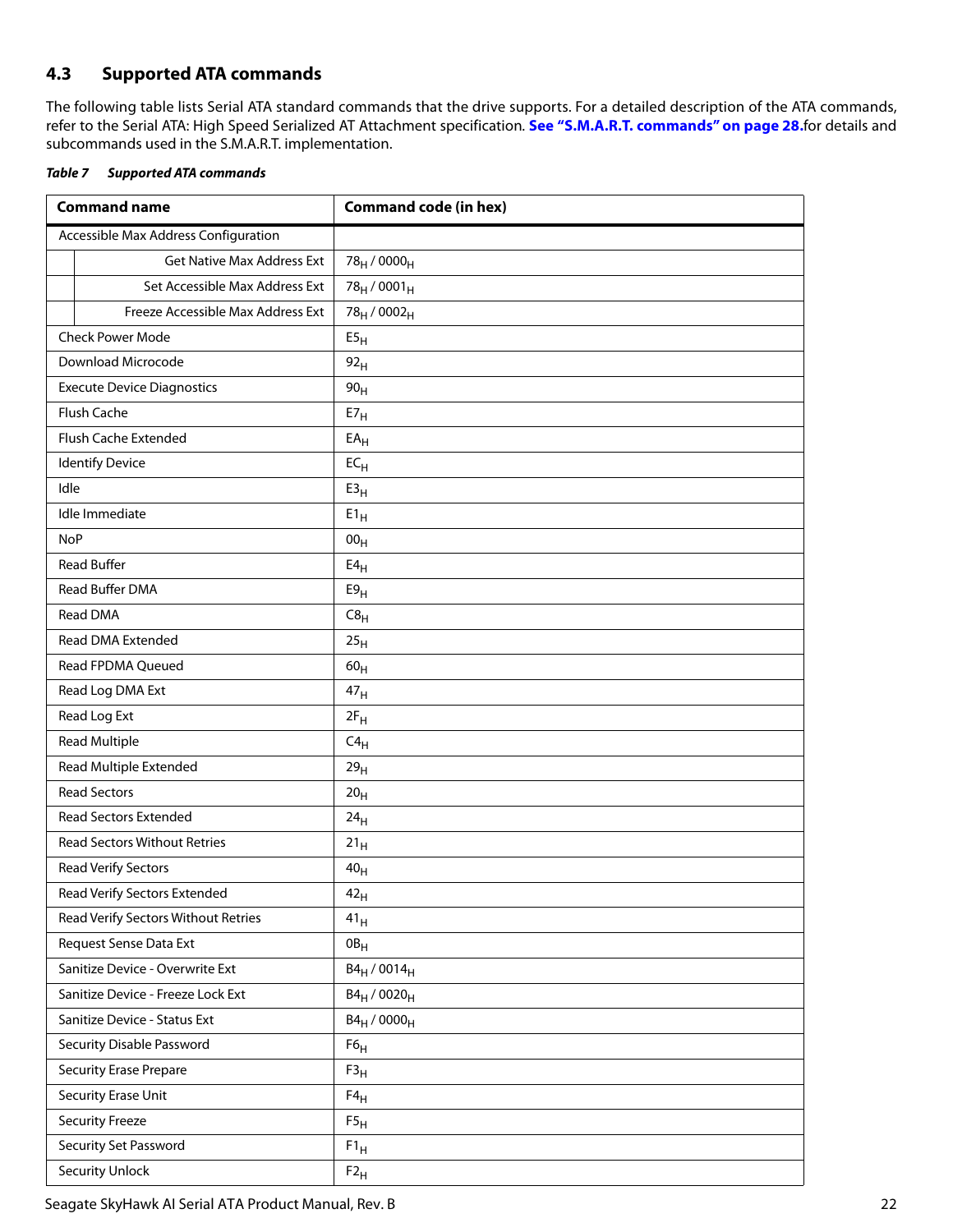| <b>Command name</b>                  | <b>Command code (in hex)</b>      |
|--------------------------------------|-----------------------------------|
| Seek                                 | 70 <sub>H</sub>                   |
| Set Date & Time Ext                  | 77 <sub>H</sub>                   |
| <b>Set Features</b>                  | $EF_H$                            |
| Set Multiple Mode                    | C6 <sub>H</sub>                   |
| Sleep                                | ${\sf E6}_{\sf H}$                |
| S.M.A.R.T. Disable Operations        | $B0_H / D9_H$                     |
| S.M.A.R.T. Enable/Disable Autosave   | $B0_H / D2_H$                     |
| S.M.A.R.T. Enable Operations         | $B0_H / D8_H$                     |
| S.M.A.R.T. Execute Offline           | $B0_H$ / $D4_H$                   |
| S.M.A.R.T. Read Attribute Thresholds | $B0_H / D1_H$                     |
| S.M.A.R.T. Read Data                 | $B0_H / D0_H$                     |
| S.M.A.R.T. Read Log Sector           | $B0_H / D5_H$                     |
| S.M.A.R.T. Return Status             | $BO_H / DA_H$                     |
| S.M.A.R.T. Save Attribute Values     | $B0_H / D3_H$                     |
| S.M.A.R.T. Write Log Sector          | $B0_H$ / $D6_H$                   |
| Standby                              | E2 <sub>H</sub>                   |
| Standby Immediate                    | E0 <sub>H</sub>                   |
| <b>Trusted Send</b>                  | 5E <sub>H</sub> (SED drives only) |
| <b>Trusted Send DMA</b>              | 5F <sub>H</sub> (SED drives only) |
| <b>Trusted Receive</b>               | 5CH (SED drives only)             |
| <b>Trusted Receive DMA</b>           | 5D <sub>H</sub> (SED drives only) |
| <b>Write Buffer</b>                  | E8 <sub>H</sub>                   |
| Write Buffer DMA                     | EB <sub>H</sub>                   |
| Write DMA                            | CA <sub>H</sub>                   |
| Write DMA Extended                   | 35 <sub>H</sub>                   |
| Write DMA FUA Extended               | $3D_H$                            |
| Write FPDMA Queued                   | $61_{\rm H}$                      |
| Write Log DMA Ext                    | 57 <sub>H</sub>                   |
| Write Log Extended                   | $3F_H$                            |
| Write Multiple                       | C5 <sub>H</sub>                   |
| Write Multiple Extended              | 39 <sub>H</sub>                   |
| Write Multiple FUA Extended          | $\mathsf{CE}_\mathsf{H}$          |
| <b>Write Sectors</b>                 | 30 <sub>H</sub>                   |
| Write Sectors Without Retries        | 31 <sub>H</sub>                   |
| Write Sectors Extended               | 34 <sub>H</sub>                   |
| Write Uncorrectable                  | 45 <sub>H</sub>                   |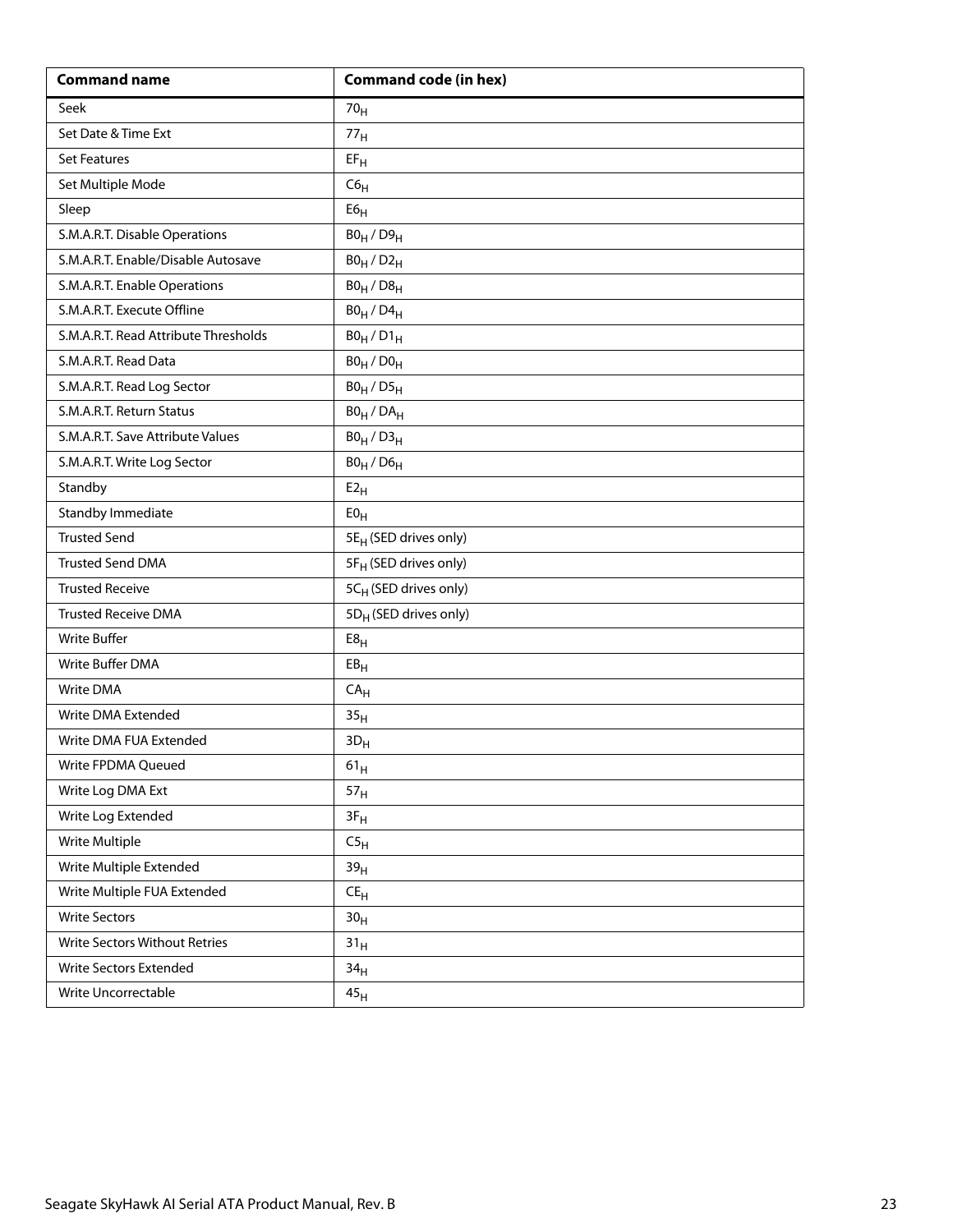### <span id="page-24-0"></span>**4.3.1 Identify Device command**

The Identify Device command (command code  $EC_H$ ) transfers information about the drive to the host following power up. The data is organized as a single 512-byte block of data, whose contents are shown in **[Table 7](#page-22-1)** on **[page 22](#page-22-1)**. All reserved bits or words should be set to zero. Parameters listed with an "x" are drive-specific or vary with the state of the drive. **[See Section 2.0 on page 6](#page-6-0)** for default parameter settings.

The following commands contain drive-specific features that may not be included in the Serial ATA specification.

*Table 8 Identify device command* **Word Description Value**  $\Omega$ Configuration information:  $\cdot$  Bit 15: 0 = ATA; 1 = ATAPI • Bit 7: removable media • Bit 6: removable controller • Bit 0: reserved  $0C5A_H$ 1 Number of logical cylinders 16,383 2 ATA-reserved C837<sub>H</sub> 3 Number of logical heads 16 4-5 **Retired**  $0000<sub>H</sub>$ 6 Number of logical sectors per logical track: 63 003F<sub>H</sub> 003F<sub>H</sub> 7–9 Retired 0000<sub>H</sub> 10–19 Serial number: (20 ASCII characters, 0000<sub>H</sub> = none) Reported in ASCII 20-21 Retired  $0000_H$ 22 Obsolete  $0000_H$ 23–26 Firmware revision (8 ASCII character string, padded with blanks to end of string)  $xxx_{H}$ 27–46 | Drive model number: (40 ASCII characters, padded with blanks to end of string) | Reported in ASCII 47 (Bits 7–0) Maximum sectors per interrupt on Read multiple and Write multiple (16)  $8010_H$ 48 Trusted computing feature set options and the set of the set of the set of the set of the set of the set of the set of the set of the set of the set of the set of the set of the set of the set of the set of the set of t 49 Standard Standby timer, IORDY supported and may be disabled  $2F00<sub>H</sub>$ 50 ATA-reserved 4000<sub>H</sub> 51 PIO data-transfer cycle timing mode by the control of the control of the control of the position of the control of the control of the control of the control of the control of the control of the control of the control of 52 Retired 2000<sub>H</sub> 53 Words 54–58, 64–70 and 88 are valid 0007H  $\vert$  0007 $\vert$ 54-58 Obsolete xxxx<sub>H</sub> 59 Number of sectors transferred during a Read Multiple or Write Multiple command  $xxx_H$ 60–61 Total number of user-addressable LBA sectors available (see **Section [2.2](#page-8-0)** for related information) \*Note: The maximum value allowed in this field is: 0FFFFFFFh (268,435,455 sectors, 137GB). Drives with capacities over 137GB will have 0FFFFFFFh in this field and the actual number of user-addressable LBAs specified in words 100-103. This is required for drives that support the 48-bit addressing feature. 0FFFFFFFh\* 62 Retired 2000<sub>H</sub> 63 Multiword DMA active and modes supported (see note following this table)  $\vert$  x0407 $_H$ 64 Advanced PIO modes supported (modes 3 and 4 supported)  $0003_H$ 65 Minimum multiword DMA transfer cycle time per word (120 ns)  $\vert$  0078 $\vert$ 66 Recommended multiword DMA transfer cycle time per word (120 ns)  $\vert$  0078<sub>H</sub> 67 Minimum PIO cycle time without IORDY flow control (120 ns)  $\vert$  0078<sub>H</sub> 0078<sub>H</sub> 68 Minimum PIO cycle time with IORDY flow control (120 ns) 0078 $\mu$  0078 $\mu$ 69  $\blacksquare$  Additional supported  $\blacksquare$  000C<sub>H</sub>  $70-74$  ATA-reserved 0000 $_{\rm H}$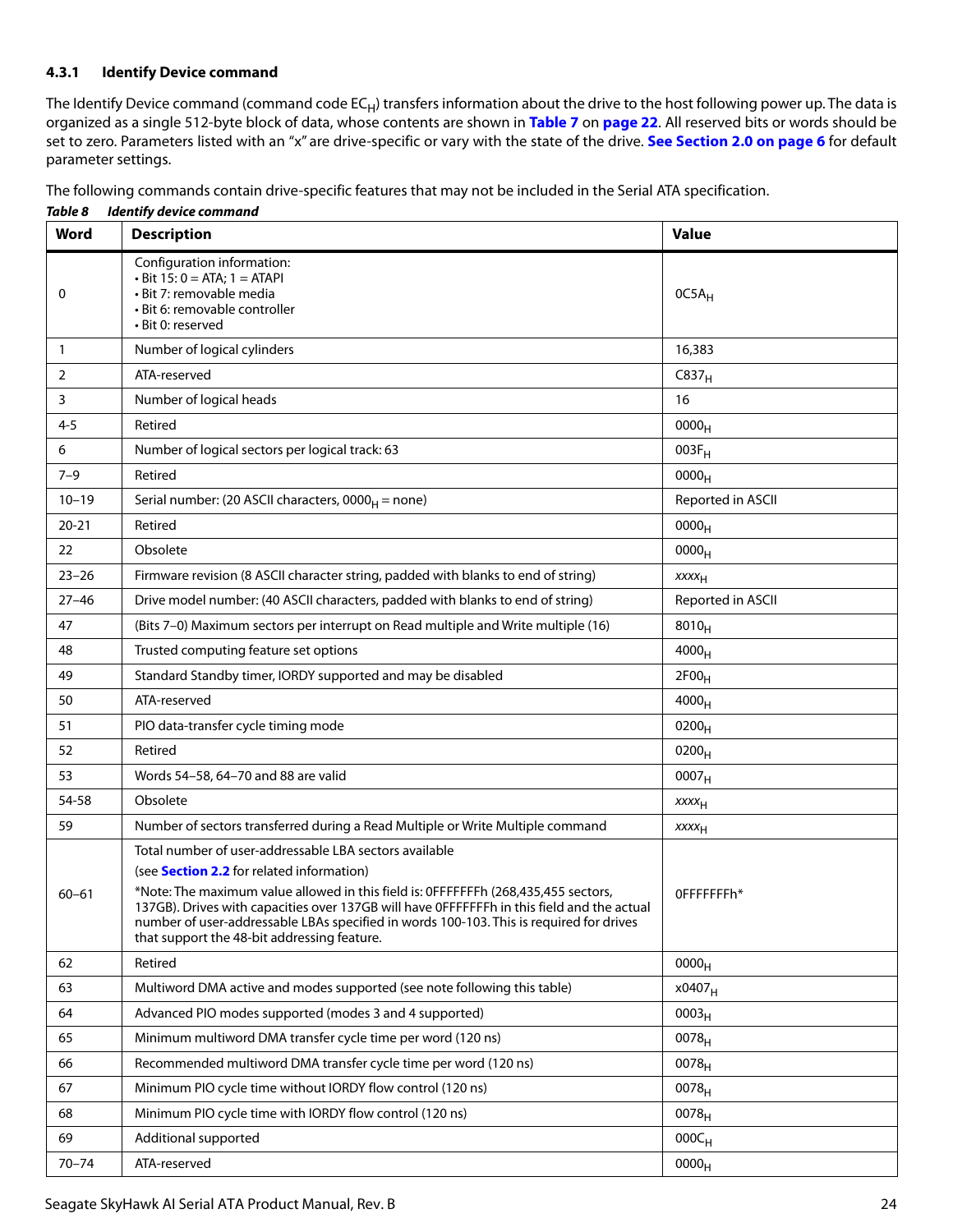| Table 8<br><b>Identify device command</b> |                                                                                                                                                                                                                              |                                                                      |  |
|-------------------------------------------|------------------------------------------------------------------------------------------------------------------------------------------------------------------------------------------------------------------------------|----------------------------------------------------------------------|--|
| Word                                      | <b>Description</b>                                                                                                                                                                                                           | <b>Value</b>                                                         |  |
| 75                                        | Queue depth                                                                                                                                                                                                                  | $001F_H$                                                             |  |
| 76                                        | Serial ATA capabilities                                                                                                                                                                                                      | 8D0E <sub>H</sub>                                                    |  |
| 77                                        | Reserved for future Serial ATA definition                                                                                                                                                                                    | 0044 <sub>H</sub>                                                    |  |
| 78                                        | Serial ATA features supported                                                                                                                                                                                                | 00CC <sub>H</sub>                                                    |  |
| 79                                        | Serial ATA features enabled                                                                                                                                                                                                  | $0040_H$                                                             |  |
| 80                                        | Major version number                                                                                                                                                                                                         | OFE <sub>OH</sub>                                                    |  |
| 81                                        | Minor version number                                                                                                                                                                                                         | FFFF <sub>H</sub>                                                    |  |
| 82                                        | Command sets supported                                                                                                                                                                                                       | $306B_H$                                                             |  |
| 83                                        | Command sets supported                                                                                                                                                                                                       | $7561_H$                                                             |  |
| 84                                        | Command sets support extension (see note following this table)                                                                                                                                                               | $6173_H$                                                             |  |
| 85                                        | Command sets enabled                                                                                                                                                                                                         | 3069 <sub>H</sub>                                                    |  |
| 86                                        | Command sets enabled                                                                                                                                                                                                         | $B441_H$                                                             |  |
| 87                                        | Command sets enable extension                                                                                                                                                                                                | $6173_H$                                                             |  |
| 88                                        | Ultra DMA support and current mode (see note following this table)                                                                                                                                                           | 007F <sub>H</sub>                                                    |  |
| 89                                        | Security erase time                                                                                                                                                                                                          | $81AB_H$                                                             |  |
| 90                                        | Enhanced security erase time                                                                                                                                                                                                 | $81AB_H$                                                             |  |
| 92                                        | Master password revision code                                                                                                                                                                                                | FFE <sub>H</sub>                                                     |  |
| 93                                        | Hardware reset value                                                                                                                                                                                                         | XXXH                                                                 |  |
| 94                                        | Obsolete                                                                                                                                                                                                                     | $xxFE$ H                                                             |  |
| 95                                        | <b>Stream Minimum Request Size</b>                                                                                                                                                                                           | $0x1000_H$                                                           |  |
| 96                                        | <b>Streaming Transfer Time</b>                                                                                                                                                                                               | $0x0000_H$                                                           |  |
| 97                                        | <b>Streaming Access Latency</b>                                                                                                                                                                                              | $0x0000_H$                                                           |  |
| 98-99                                     | <b>Streaming Performance Granularity</b>                                                                                                                                                                                     | 0x0000 2710 <sub>H</sub>                                             |  |
| $100 - 103$                               | Total number of user-addressable LBA sectors available (see Section 2.2 for related infor-<br>mation). These words are required for drives that support the 48-bit addressing feature.<br>Maximum value: 0000FFFFFFFFFFFFFh. | 10TB 5xx models = 19,532,873,728<br>8TB 5xxe models = 15,628,053,168 |  |
| 104-105                                   | ATA-reserved                                                                                                                                                                                                                 | $0000_{\mathsf{H}}$                                                  |  |
| 106                                       | Physical/Logical sector size                                                                                                                                                                                                 | $6003_H$                                                             |  |
| 107                                       | ATA-reserved                                                                                                                                                                                                                 | 0000 <sub>H</sub>                                                    |  |
| 108-111                                   | The mandatory value of the world wide name (WWN) for the drive.<br>NOTE: This field is valid if word 84, bit 8 is set to 1 indicating 64-bit WWN support.                                                                    | Each drive will have a unique value.                                 |  |
| 112-118                                   | ATA-reserved                                                                                                                                                                                                                 | 0000 <sub>H</sub>                                                    |  |
| 119                                       | Commands and feature sets supported                                                                                                                                                                                          | $43DE_H$                                                             |  |
| 120                                       | Commands and feature sets supported or enabled                                                                                                                                                                               | 409C <sub>H</sub>                                                    |  |
| 121-127                                   | ATA-reserved                                                                                                                                                                                                                 | 0000 <sub>H</sub>                                                    |  |
| 128                                       | Security status                                                                                                                                                                                                              | $0021_H$                                                             |  |
| 129-159                                   | Seagate-reserved                                                                                                                                                                                                             | XXXH                                                                 |  |
| $160 - 205$                               | ATA-reserved                                                                                                                                                                                                                 | 0000 <sub>H</sub>                                                    |  |
| 206                                       | SCT Command Transport command set.<br>If bit 0 is set to one, then the device supports SCT Command Transport.<br>Bits 7:2 indicate individual SCT feature support.                                                           | $xxBD_H$                                                             |  |
| 207-208                                   | ATA-reserved                                                                                                                                                                                                                 | 0000 <sub>H</sub>                                                    |  |
| 209                                       | Alignment of logical blocks and physical blocks                                                                                                                                                                              | 4000 <sub>H</sub>                                                    |  |
| 210-221                                   | Vendor specific                                                                                                                                                                                                              | $xxxx_{H}$                                                           |  |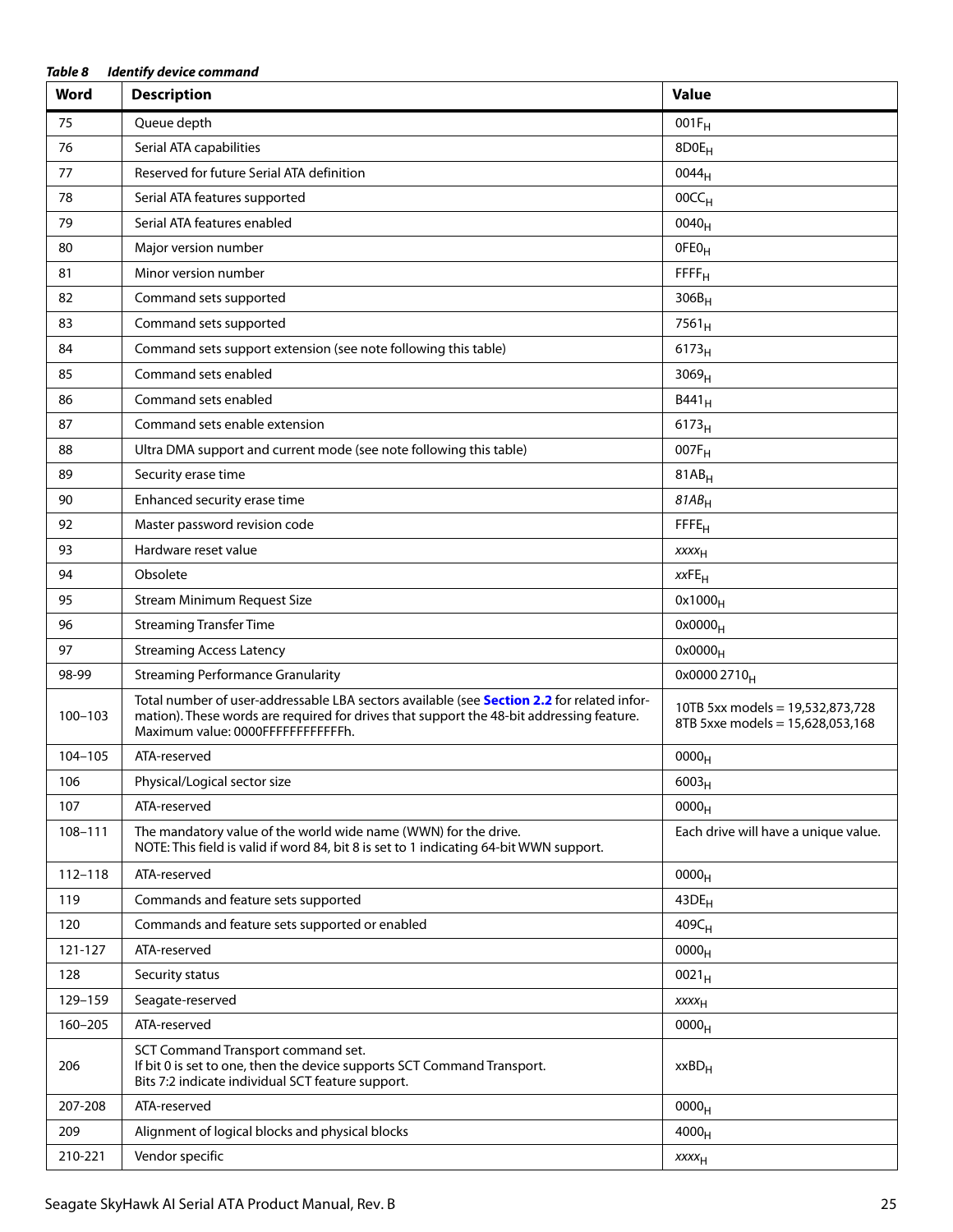### *Table 8 Identify device command*

| Word    | <b>Description</b>             | <b>Value</b>       |
|---------|--------------------------------|--------------------|
| 222     | Transport major version number | x11FF <sub>H</sub> |
| 223-254 | ATA-reserved                   | 0000 <sub>H</sub>  |
| 255     | Integrity word                 | xxA5 <sub>H</sub>  |

Note See the bit descriptions below for words 63, 84, and 88 of the Identify Drive data.

| Description (if bit is set to 1) |            |                                                                      |  |  |
|----------------------------------|------------|----------------------------------------------------------------------|--|--|
|                                  | <b>Bit</b> | Word 63                                                              |  |  |
| 0                                |            | Multiword DMA mode 0 is supported.                                   |  |  |
| 1                                |            | Multiword DMA mode 1 is supported.                                   |  |  |
| $\overline{2}$                   |            | Multiword DMA mode 2 is supported.                                   |  |  |
| 8                                |            | Multiword DMA mode 0 is currently active.                            |  |  |
| 9                                |            | Multiword DMA mode 1 is currently active.                            |  |  |
|                                  | 10         | Multiword DMA mode 2 is currently active.                            |  |  |
|                                  | <b>Bit</b> | Word 84                                                              |  |  |
| 0                                |            | SMART error logging is supported.                                    |  |  |
| $\mathbf{1}$                     |            | SMART self-test is supported.                                        |  |  |
| $\overline{2}$                   |            | Media serial number is supported.                                    |  |  |
| 3                                |            | Media Card Pass Through Command feature set is supported.            |  |  |
| 4                                |            | Streaming feature set is supported.                                  |  |  |
| 5                                |            | GPL feature set is supported.                                        |  |  |
| 6                                |            | WRITE DMA FUA EXT and WRITE MULTIPLE FUA EXT commands are supported. |  |  |
| $\overline{7}$                   |            | WRITE DMA QUEUED FUA EXT command is supported.                       |  |  |
| 8                                |            | 64-bit World Wide Name is supported.                                 |  |  |
|                                  | $9 - 10$   | Obsolete.                                                            |  |  |
|                                  | $11 - 12$  | Reserved for TLC.                                                    |  |  |
|                                  | 13         | IDLE IMMEDIATE command with IUNLOAD feature is supported.            |  |  |
|                                  | 14         | Shall be set to 1.                                                   |  |  |
|                                  | 15         | Shall be cleared to 0.                                               |  |  |
|                                  | <b>Bit</b> | Word 88                                                              |  |  |
| $\Omega$                         |            | Ultra DMA mode 0 is supported.                                       |  |  |
| $\mathbf{1}$                     |            | Ultra DMA mode 1 is supported.                                       |  |  |
| $\overline{2}$                   |            | Ultra DMA mode 2 is supported.                                       |  |  |
| 3                                |            | Ultra DMA mode 3 is supported.                                       |  |  |
| 4                                |            | Ultra DMA mode 4 is supported.                                       |  |  |
| 5                                |            | Ultra DMA mode 5 is supported.                                       |  |  |
| 6                                |            | Ultra DMA mode 6 is supported.                                       |  |  |
| 8                                |            | Ultra DMA mode 0 is currently active.                                |  |  |
| 9                                |            | Ultra DMA mode 1 is currently active.                                |  |  |
|                                  | 10         | Ultra DMA mode 2 is currently active.                                |  |  |
|                                  | 11         | Ultra DMA mode 3 is currently active.                                |  |  |
|                                  | 12         | Ultra DMA mode 4 is currently active.                                |  |  |
|                                  | 13         | Ultra DMA mode 5 is currently active.                                |  |  |
|                                  | 14         | Ultra DMA mode 6 is currently active.                                |  |  |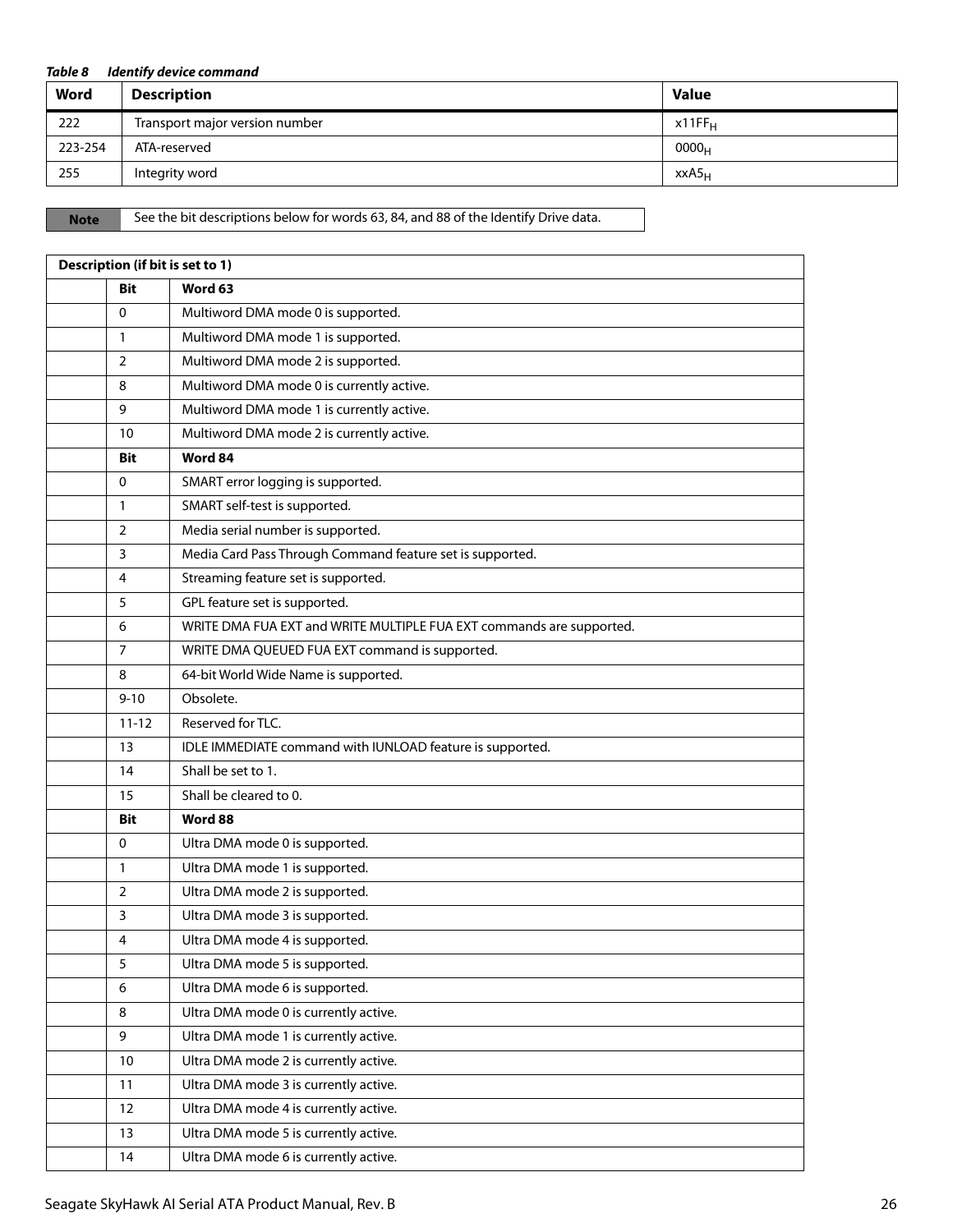### <span id="page-27-0"></span>**4.3.2 Set Features command**

This command controls the implementation of various features that the drive supports. When the drive receives this command, it sets BSY, checks the contents of the Features register, clears BSY and generates an interrupt. If the value in the register does not represent a feature that the drive supports, the command is aborted. Power-on default has the read look-ahead and write caching features enabled. The acceptable values for the Features register are defined as follows

### *Table 9 Set Features command values*

- $02_H$  Enable write cache (default).
- $03_H$  Set transfer mode (based on value in Sector Count register). Sector Count register values:
	- $00_H$  Set PIO mode to default (PIO mode 2).
	- 01 $_{\rm H}$  Set PIO mode to default and disable IORDY (PIO mode 2).
	- 08H PIO mode 0
	- 09<sub>H</sub> PIO mode 1
	- 0A<sub>H</sub> PIO mode 2
	- 0B<sub>H</sub> PIO mode 3
	- $OC_H$  PIO mode 4 (default)
	- $20_H$  Multiword DMA mode 0
	- $21_H$  Multiword DMA mode 1
	- $22<sub>H</sub>$  Multiword DMA mode 2
	- 40H Ultra DMA mode 0
	- 41<sub>H</sub> Ultra DMA mode 1
	- $42_H$  Ultra DMA mode 2
	- $43_H$  Ultra DMA mode 3
	- $44_H$  Ultra DMA mode 4
	- $45_H$  Ultra DMA mode 5
	- $46_H$  Ultra DMA mode 6
- 10<sub>H</sub> Enable use of SATA features
- $55<sub>H</sub>$  Disable read look-ahead (read cache) feature.
- $82<sub>H</sub>$  Disable write cache
- $90<sub>H</sub>$  Disable use of SATA features
- $AA_H$  Enable read look-ahead (read cache) feature (default).
- $F1_H$  Report full capacity available

**Note** At power-on, or after a hardware or software reset, the default values of the features are as indicated above.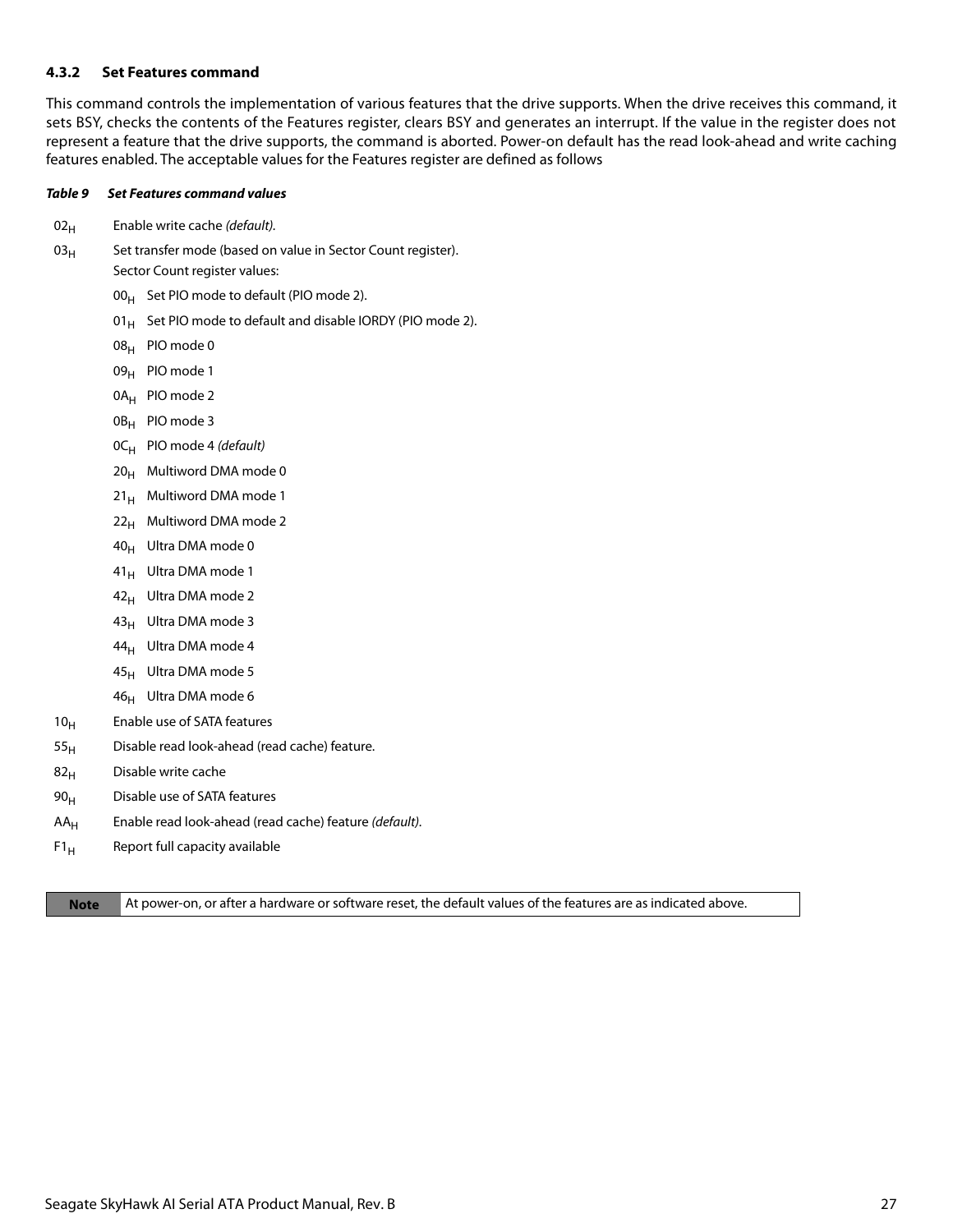### <span id="page-28-0"></span>**4.3.3 S.M.A.R.T. commands**

S.M.A.R.T. provides near-term failure prediction for disk drives. When S.M.A.R.T. is enabled, the drive monitors predetermined drive attributes that are susceptible to degradation over time. If self-monitoring determines that a failure is likely, S.M.A.R.T. makes a status report available to the host. Not all failures are predictable. S.M.A.R.T. predictability is limited to the attributes the drive can monitor. For more information on S.M.A.R.T. commands and implementation, see the Draft ATA-5 Standard.

SeaTools diagnostic software activates a built-in drive self-test (DST S.M.A.R.T. command for  $D4_H$ ) that eliminates unnecessary drive returns. The diagnostic software ships with all new drives and is also available at: [www.seagate.com/support/downloads/seatools/.](http://www.seagate.com/support/downloads/seatools/ )

This drive is shipped with S.M.A.R.T. features disabled. Users must have a recent BIOS or software package that supports S.M.A.R.T. to enable this feature. The table below shows the S.M.A.R.T. command codes that the drive uses.

| <b>Code in features register</b> | S.M.A.R.T. command                               |
|----------------------------------|--------------------------------------------------|
| D0 <sub>H</sub>                  | S.M.A.R.T. Read Data                             |
| $D2_H$                           | S.M.A.R.T. Enable/Disable Attribute Autosave     |
| D3 <sub>H</sub>                  | S.M.A.R.T. Save Attribute Values                 |
| $D4_H$                           | S.M.A.R.T. Execute Off-line Immediate (runs DST) |
| DS <sub>H</sub>                  | S.M.A.R.T. Read Log Sector                       |
| D6 <sub>H</sub>                  | S.M.A.R.T. Write Log Sector                      |
| D8 <sub>H</sub>                  | S.M.A.R.T. Enable Operations                     |
| D9 <sub>H</sub>                  | S.M.A.R.T. Disable Operations                    |
| DA <sub>H</sub>                  | S.M.A.R.T. Return Status                         |

### *Table 10 S.M.A.R.T. commands*

|             | If an appropriate code is not written to the Features Register, the   |
|-------------|-----------------------------------------------------------------------|
| <b>Note</b> | command is aborted and 0x04 (abort) is written to the Error register. |